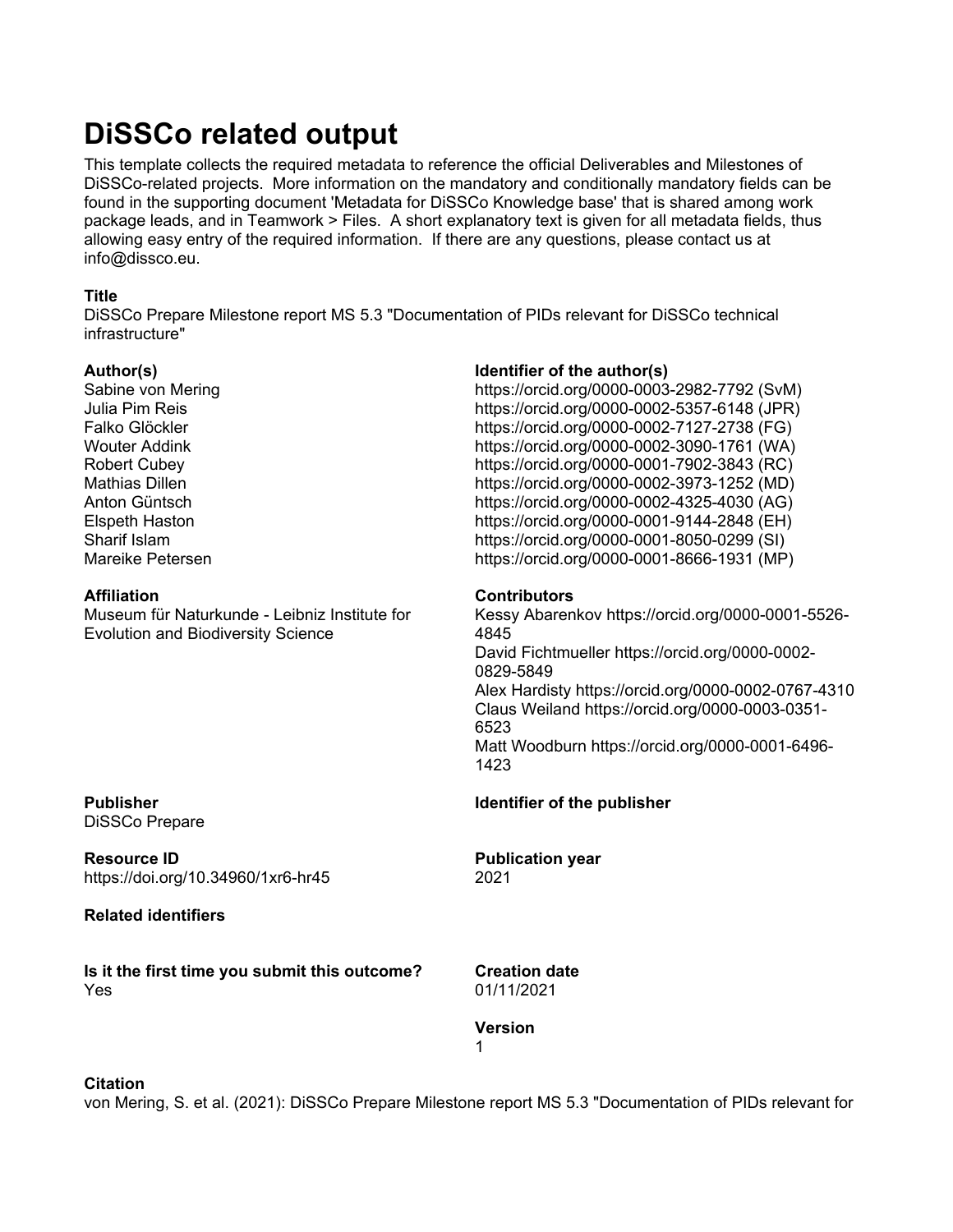DiSSCo technical infrastructure". DiSSCo Prepare. https://doi.org/10.34960/1xr6-hr45

#### **Abstract**

The DiSSCo Prepare Milestone report MS5.3 "Documentation of PIDs relevant for DiSSCo technical infrastructure" compiles information on different persistent identifiers and discusses its relevance to DiSSCo. Different alternative Handle-based PID schemes are discussed. While not all PIDs will be directly used by the FAIR (findable, accessible, interoperable, reusable) data architecture of the DiSSCo research infrastructure, it is important to be aware of other developments for interoperability reasons.

# **Content keywords**

scientific

**Project reference** DiSSCo Prepare (GA-871043) **WP number** WP5

**Project output** Milestone report

**Deliverable/milestone number** MS5.3

**Dissemination level** Public

**License** Attribution 4.0 International (CC BY 4.0)

**Resource type**

Text

**Format** PDF

**Funding Programme** H2020-INFRADEV-2019-2

**Contact email** sabine.vonmering@mfn.berlin **Rights**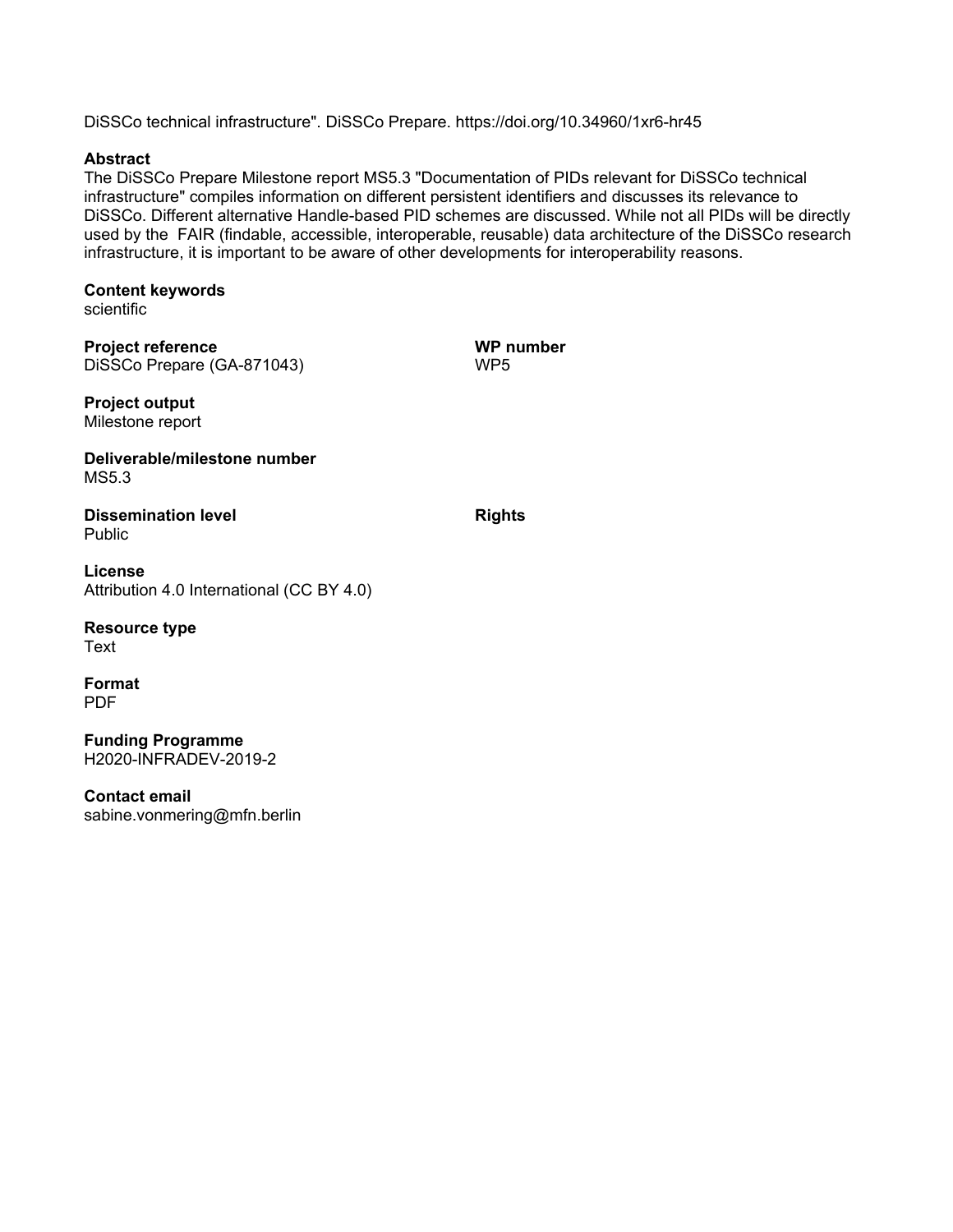



H2020-INFRADEV-2019-2 **Grant Agreement No 871043** 

# DiSSCo Prepare WP5 – Milestone report MS5.3 Documentation of PIDs relevant for DiSSCo technical infrastructure

Work package lead: Mareike Petersen (MfN)

**Authors:** Sabine von Mering (MfN), Julia Pim Reis (MfN), Falko Glöckler (MfN), Wouter Addink (Naturalis), Robert Cubey (RBGE), Mathias Dillen (MeiseBG), Anton Güntsch (BGBM), Elspeth Haston (RBGE), Sharif Islam (Naturalis), Mareike Petersen (MfN)

**Contributors:** Kessy Abarenkov (U Tartu), David Fichtmueller (BGBM), Alex Hardisty (U Cardiff), Claus Weiland (Senckenberg), Matt Woodburn (NHM)

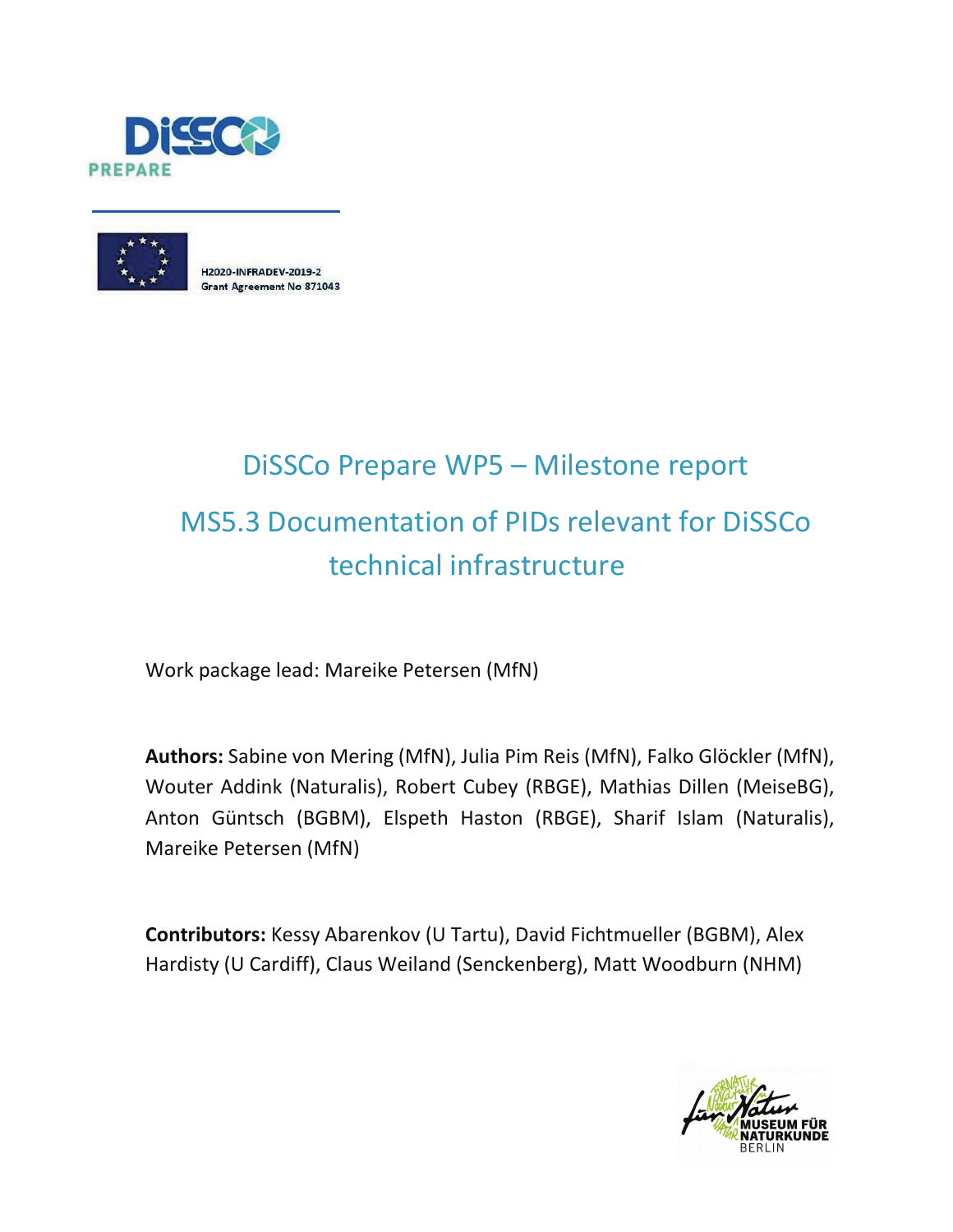# **Abstract**

The DiSSCo Prepare Milestone report MS5.3 "Documentation of PIDs relevant for DiSSCo technical infrastructure" compiles information on different persistent identifiers and discusses its relevance to DiSSCo. Different alternative Handle-based PID schemes are discussed. While not all PIDs will be directly used by the FAIR (findable, accessible, interoperable, reusable) data architecture of the DiSSCo research infrastructure, it is important to be aware of other developments for interoperability reasons.

# **Keywords**

PID, PID schemes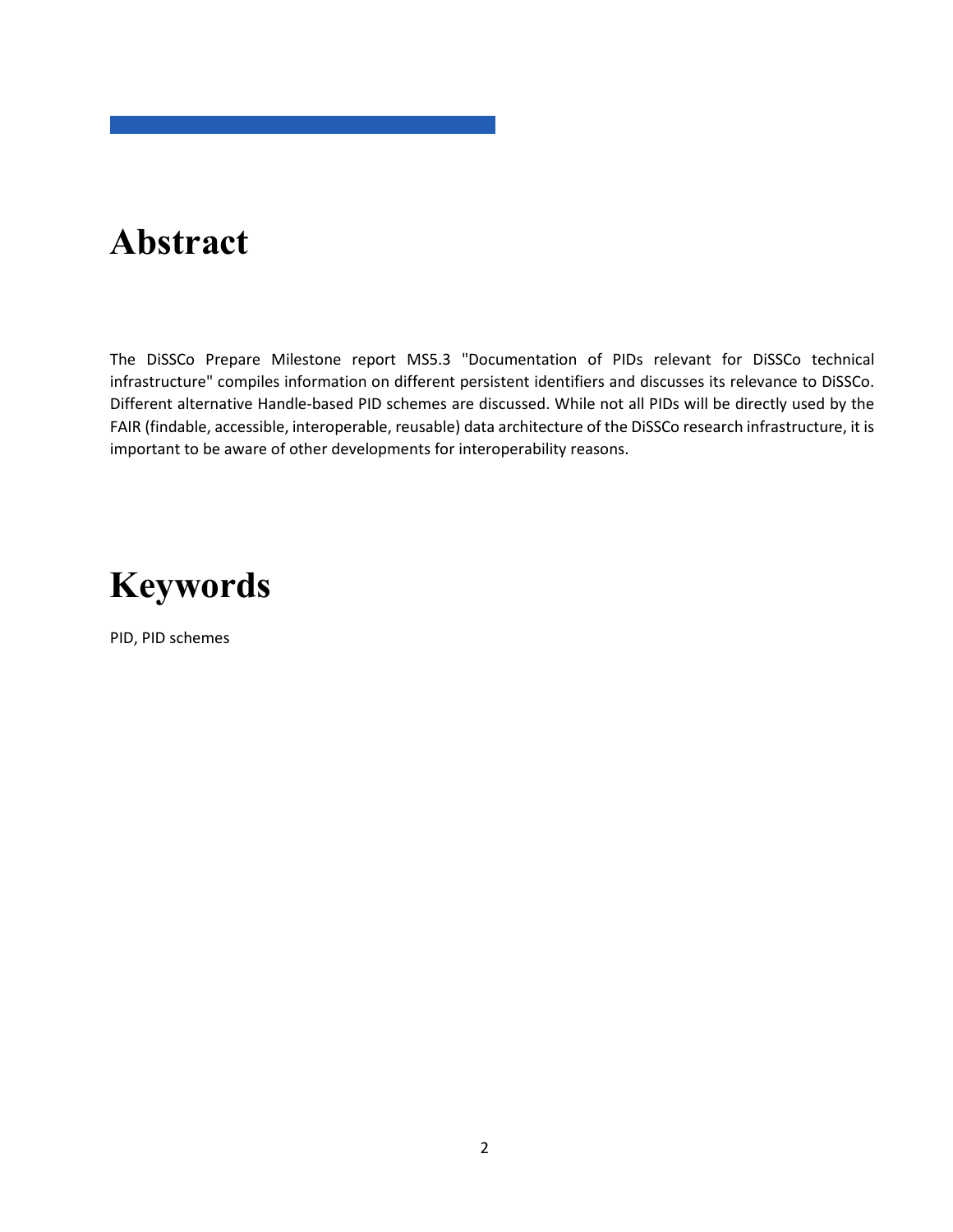# INDEX

| 2.2 Identifier for physical objects (collection items, specimens and samples)  17 |  |
|-----------------------------------------------------------------------------------|--|
|                                                                                   |  |
|                                                                                   |  |
|                                                                                   |  |
|                                                                                   |  |
|                                                                                   |  |
|                                                                                   |  |
|                                                                                   |  |
|                                                                                   |  |
| 2.4.7 Identifier for antibodies, model organisms, cell lines and plasmids 26      |  |
|                                                                                   |  |
|                                                                                   |  |
|                                                                                   |  |
|                                                                                   |  |
|                                                                                   |  |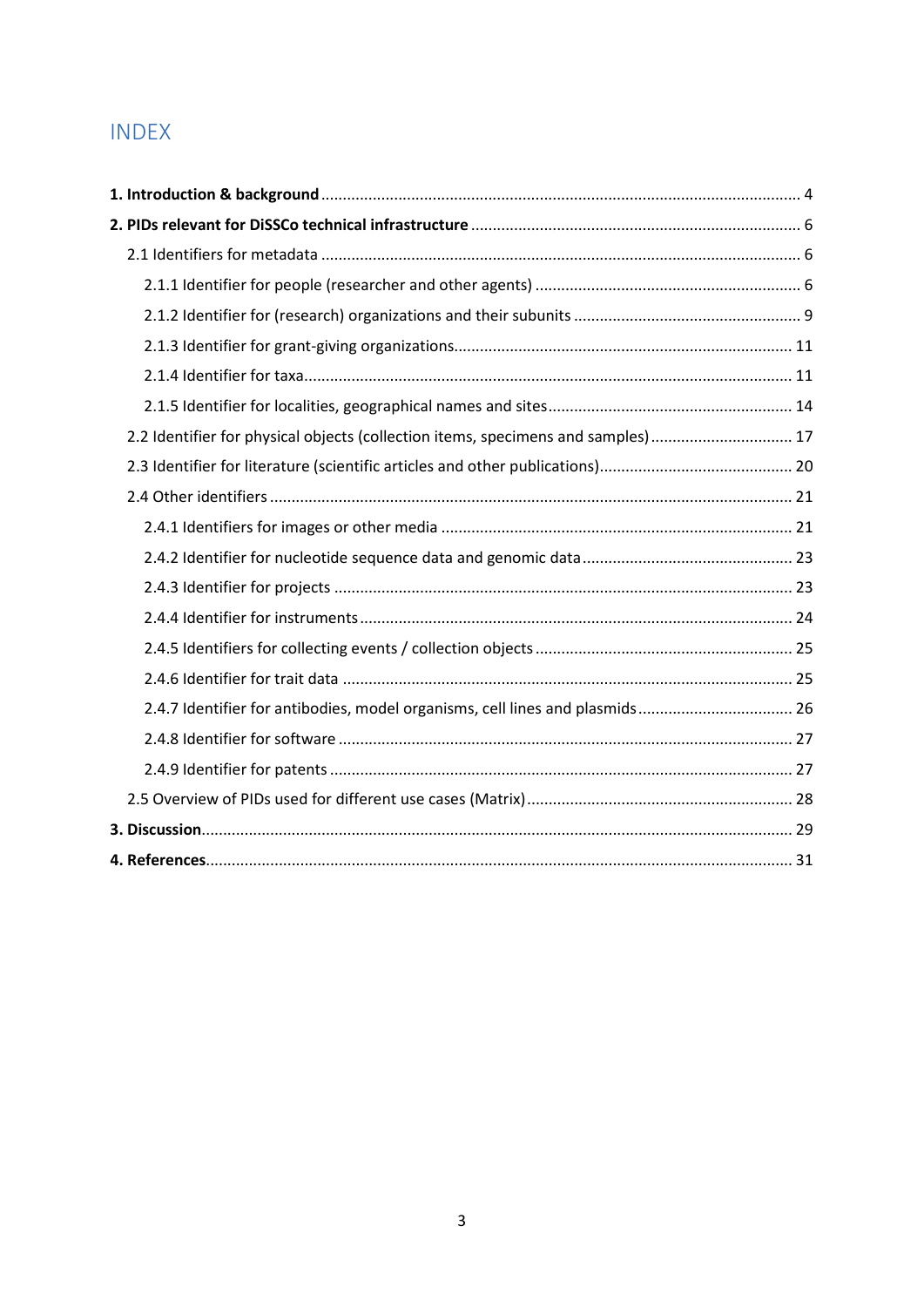## <span id="page-5-0"></span>**1. Introduction & background**

The Distributed System of Scientific Collections [\(DiSSCo\)](https://www.dissco.eu/) is a new Research Infrastructure (RI) of European natural science collections (NSC) currently in its Preparatory phase [\(DiSSCo Prepare\)](https://www.dissco.eu/dissco-prepare/). The DiSSCo RI aims to create a new business model for one European collection that digitally unifies all European natural science assets under common access, curation, policies and practices that ensure that all the data is easily Findable, Accessible, Interoperable and Reusable (FAIR principles; Wilkinson et al. 2016).

**Persistent identifiers (PIDs)** are an essential element of global data infrastructures and fundamental for the digital transformation of collections-based science. They facilitate unambiguous citation and tracking of physical samples thus allowing linking of specimens, data and publications; and serve as identifiers but also connectors. Such connections can be recognized by both machines and humans (machine- and human-readable), which reveals and gives access to a wide range of associated information, ensuring that relationships can be understood, knowledge gained and conclusions to be reached.

Acting as a long-lasting reference to a digital entity or resource, PIDs are used to uniquely and unambiguously identify digital representations of natural science objects. PIDs are identifiers that are **globally unique**, **resolvable** (i.e. can be expressed as an URI which can take users or machines to a resource or information about a resource) and they are actively managed so that they remain persistent in the long term. Therefore, PIDs play an important role in digital preservation of data.

Persistent identifiers were originally developed to address challenges arising from the distributed and disorganised nature of the internet and the so-called "link rot" that made it difficult to maintain a persistent record or digital resources including research data (see Klump & Huber 2017 and references within). PIDs have been in use for over 20 years and there is ongoing discussion on which PID schemes to use in a given community.

There are several types, categories and levels to broadly group PIDs (see Meadows et al. 2019):

- identifiers for researchers, organizations, and research objects and outputs;
- open, i.e. fully interoperable vs. proprietary, i.e. for use within a single organization;
- local to an individual organization, national or global.

A highly desirable quality for PIDs is to have FAIR metadata. As well as significantly reducing the risk of reference rot, this enables the discovery of open, interoperable, well-defined (FAIR) metadata containing provenance information in a predictable manner – and the PIDs themselves are also open. DOIs are a good example.

For DiSSCo's envisaged FAIR Digital Object (FDO) infrastructure, PIDs for the digital objects should be based on the [Handle system](https://know.dissco.eu/handle/item/254) to be compliant with the Digital Object Architecture as described by the DONA foundation and CORDRA as its reference implementation. There are currently eight PID schemes using the Handle system which could potentially be used as a PID scheme for a Digital Specimen, these have been described in Hardisty et al. (2021):

- Digital Object Identifier [\(DOI\)](https://www.doi.org/)
- International GeoSample Number [\(IGSN\)](https://www.igsn.org/)
- European PID Consortium [\(ePIC\)](https://www.pidconsortium.net/)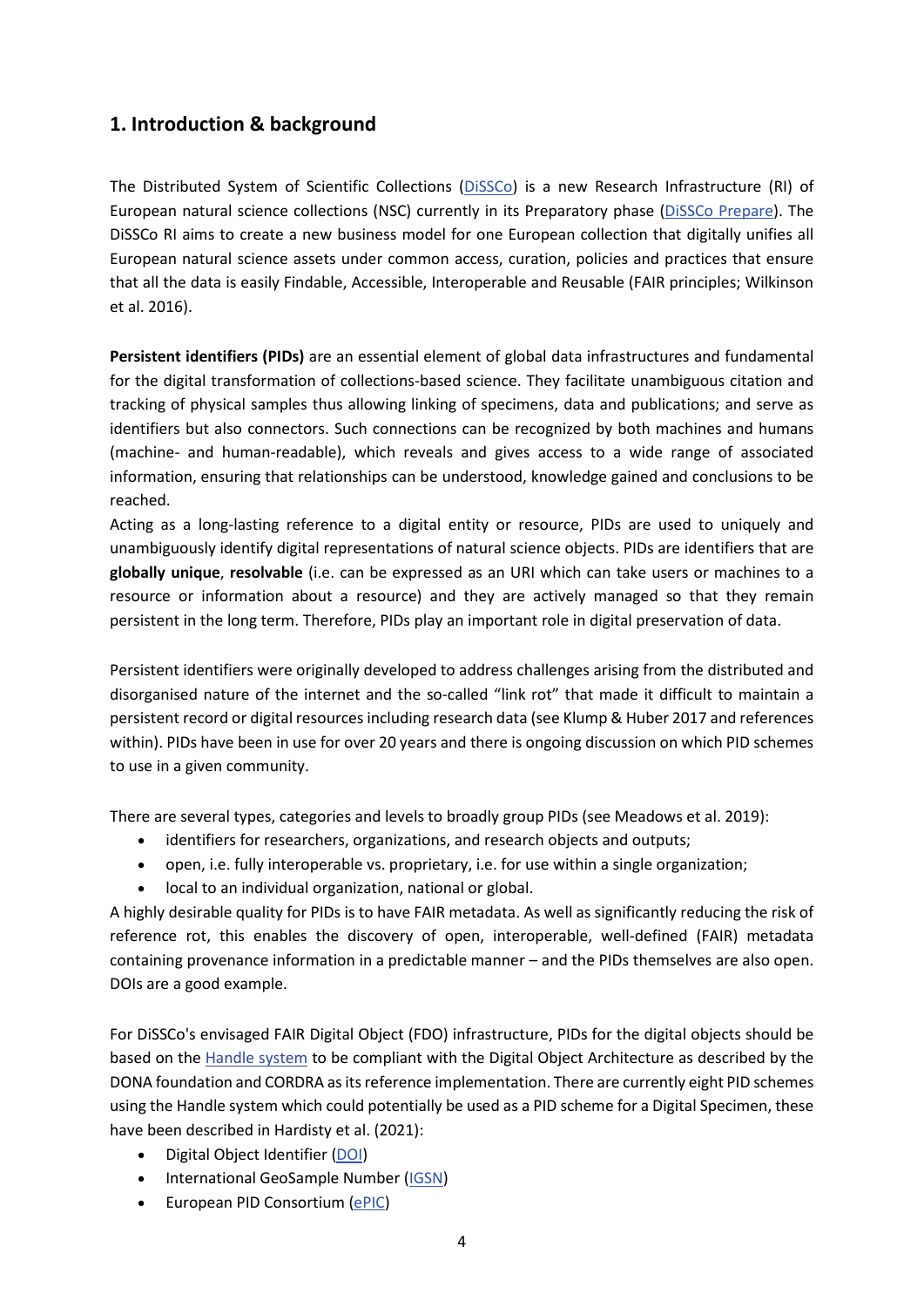- Five-digit prefix [\(CNRI\)](https://www.cnri.reston.va.us/)
- Second-level prefix
- Three-segment prefix
- Two-digit top level prefix
- National-level services

A PID scheme relates not only to the technical elements but the whole arrangement around PIDs for using and operating them including the ownership, authority, governance and financial elements. The comparison of the different PID schemes resulted in DOI as the preferred option for Digital Specimen (with a tailored metadata schema; Hardisty et al. 2021).

PIDs can uniquely link physical objects to digital artefacts, to records of transactions, the identification of specific vocabulary terms and concepts, etc. Different PID schemes can be used for identifying different things - DOIs for documents and datasets, for example; ORCiD for persons, ROR for organisations. These are described in more detail below.

DiSSCo, which is planned to commence full operations in 2026, will have services for indexing, enriching and assisting reuse of specimen data, and needs PIDs and PID services

- to support the ambition for **Digital Specimens**, virtual collections, workflows, etc. on the Internet;
- for loans and visits like implemented in  $ELViS$ , for annotations, citations, attribution of work and microcredits;
- to pursue aims of common policies and procedures; and to transform work practices.

PIDs for Digital Specimens complement identifiers of the physical specimens themselves and/or their corresponding digital database records in institutional collection management systems (Hardisty et al. 2021). Examples of such identifiers include the CETAF Stable Identifiers (Güntsch et al. 2017), the International Geo Sample Numbers (IGSN; Lehnert et al. 2019), GUIDs (Globally Unique Identifier), Darwin Core Triplets (institutionCode:collectionCode:catalogNumber, [https://dwc.tdwg.org/rdf/\)](https://dwc.tdwg.org/rdf/), or any other combination of institution/collection codes and catalog numbers.

Community involvement was and is crucial to reach a broad consensus related to the future adoption of certain PID schemes. This has been done via online consultations and discussion forums. A consultation on Digital Specimens Persistent Identifiers (PIDs) for the operation of the DiSSCo RI took place in October 2020 [\(https://www.dissco.eu/dissco-pid-consultation/\)](https://www.dissco.eu/dissco-pid-consultation/). Another global and virtual consultation hosted by GBIF under the umbrella of the [Alliance for Biodiversity Knowledge](https://www.allianceforbio.org/) has taken place in 2021. In Topic 7 of this community consultation, [Persistent identifier \(PID\) schemes](https://discourse.gbif.org/t/7-persistent-identifier-pid-schemes/2664) have been discussed.

The discussion on technical convergence of DiSSCo's Digital Specimen concept and the similar concept from the Extended Specimen Network strategy of the Biodiversity Collections Network (BCoN) in the USA (BCoN 2019, Lendemer et al. 2019) is expected to reach consensus on the new term 'Digital Extended Specimen' (DES) circumscribing the Digital Specimen and Extended Specimen ideas in one technical concept.

Terms and acronyms related to and relevant for the DiSSCo infrastructure are described in the **DiSSCo Knowledgebase** [Glossary.](https://know.dissco.eu/handle/item/137)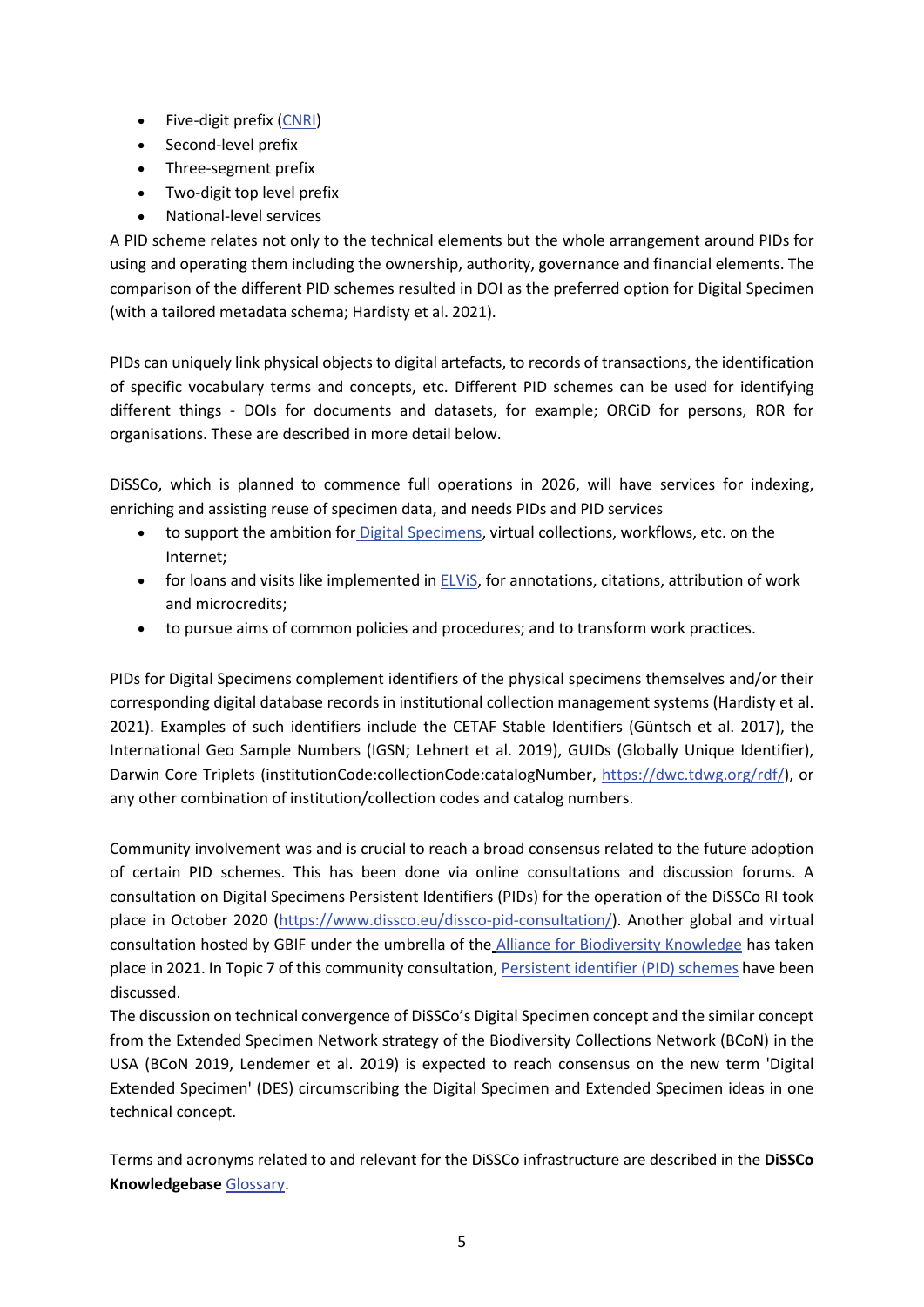# <span id="page-7-0"></span>**2. PIDs relevant for DiSSCo technical infrastructure**

# <span id="page-7-1"></span>**2.1 Identifiers for metadata**

<span id="page-7-2"></span>2.1.1 Identifier for people (researchers and other agents)

| Name               | Open Researcher and Contributor ID (ORCID ID)                                                                                                                          |
|--------------------|------------------------------------------------------------------------------------------------------------------------------------------------------------------------|
| Focus              | ORCID provides a persistent digital identifier (an alphanumeric code called ORCID<br>iD), to uniquely identify scientific and other academic authors and contributors. |
| Further<br>reading | https://orcid.org/<br>https://github.com/ORCID                                                                                                                         |
| Use Cases          | Widely used. There are approximately 1235 ORCID member organizations.                                                                                                  |
| Example ID         | https://orcid.org/0000-0002-0767-4310 (Alex Hardisty)                                                                                                                  |

| Name                      | Wikidata Q number (QID)                                                                                                                                                                      |
|---------------------------|----------------------------------------------------------------------------------------------------------------------------------------------------------------------------------------------|
| Focus                     | Wikidata makes use of identifiers for both internal organization of the knowledge<br>base and for its connection to other databases.<br>Wikidata is also a hub/broker for other identifiers. |
| <b>Further</b><br>reading | https://www.wikidata.org/wiki/Q43649390<br>https://www.wikidata.org/wiki/Wikidata:Identifiers                                                                                                |
| Use Cases                 | Wikidata provides Q numbers for items on people (all those featured in Wikipedia<br>and many more).                                                                                          |
| Example ID                | https://www.wikidata.org/wiki/Q63764 (Louisa Bolus)<br>https://www.wikidata.org/wiki/Q6694 (Alexander von Humboldt)                                                                          |

| Name  | <b>International Standard Name Identifier (ISNI)</b>                                                                                                                                                                                                                                                                                                                                                                                                             |
|-------|------------------------------------------------------------------------------------------------------------------------------------------------------------------------------------------------------------------------------------------------------------------------------------------------------------------------------------------------------------------------------------------------------------------------------------------------------------------|
| Focus | ISNI is an ISO certified global standard number especially for contributors to creative<br>works and those active in their distribution, including researchers, inventors, writers,<br>artists, visual creators, performers, producers, publishers, aggregators, and more. The<br>focus is to assign to the public name(s) of those persons a persistent unique identifying<br>number in order to resolve the problem of name ambiguity in search and discovery. |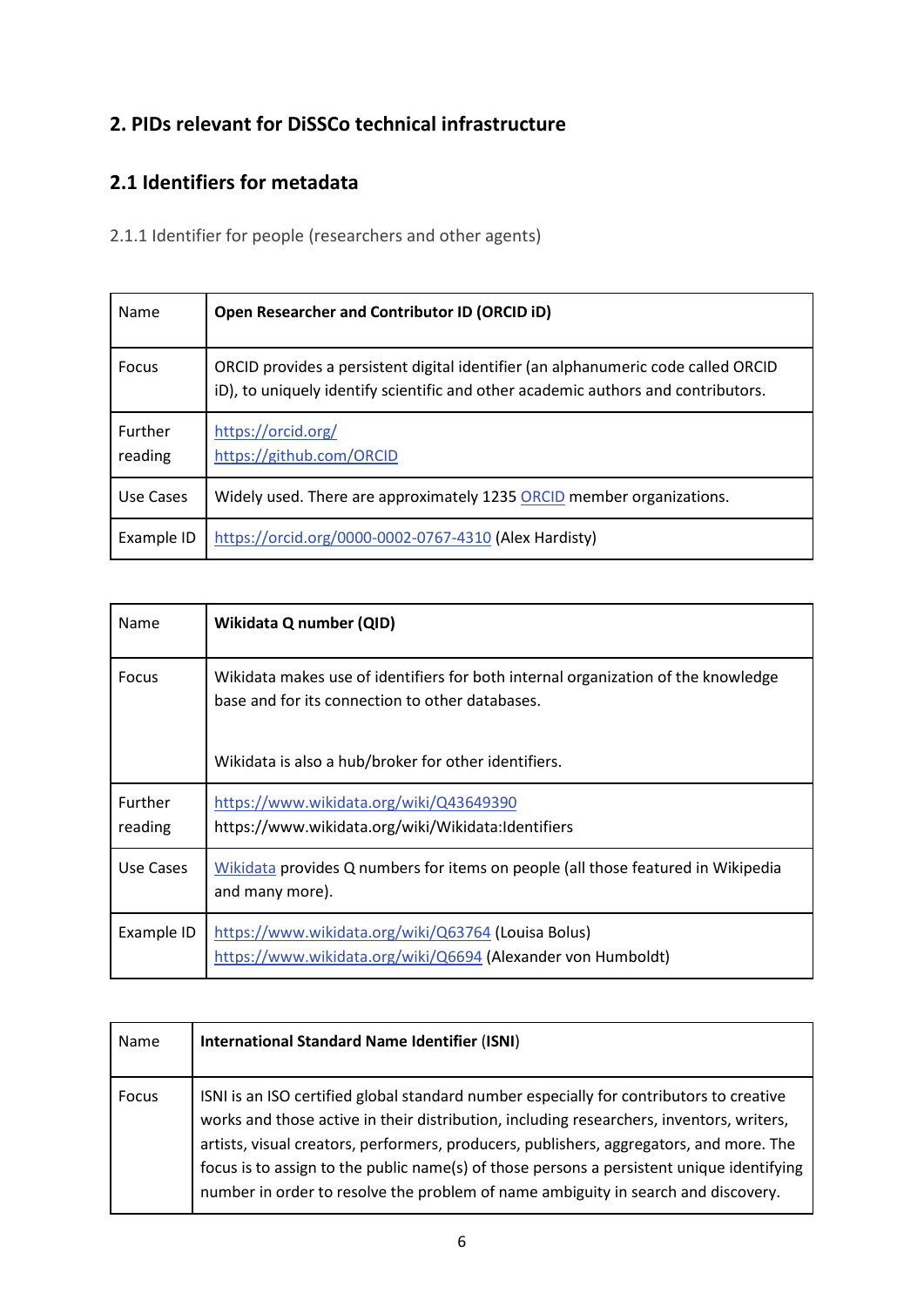|                           | ISNI aims to act as a bridge identifier across multiple domains and is becoming a<br>component in Linked Data and Semantic Web applications. |
|---------------------------|----------------------------------------------------------------------------------------------------------------------------------------------|
| <b>Further</b><br>reading | https://isni.org/                                                                                                                            |
| Use                       | ISNI holds public records of over 12.75 million individuals (of which 2.94 million are                                                       |
| Cases                     | researchers) and of 1,588,535 organizations.                                                                                                 |
| Example                   | https://isni.org/isni/0000000032197769 (Amalie Dietrich)                                                                                     |
| ID                        | https://isni.org/isni/0000000121013124 (Aimé Bonpland)                                                                                       |

| Name                      | Virtual International Authority File identifier (VIAF ID)                                                                                                                                                                        |
|---------------------------|----------------------------------------------------------------------------------------------------------------------------------------------------------------------------------------------------------------------------------|
| Focus                     | VIAF is an international authority file that combines several authority files in an<br>authority data service. It is a joint project of several national libraries and operated by<br>the Online Computer Library Center (OCLC). |
| <b>Further</b><br>reading | http://viaf.org/                                                                                                                                                                                                                 |
| Use Cases                 | VIAF identifiers are widely used in library catalogues but also added to biographical<br>articles on Wikipedia and incorporated in Wikidata.                                                                                     |
| Example<br>ID             | https://viaf.org/viaf/98043389/ (Ernst Mayr)                                                                                                                                                                                     |

| Name                      | International Plant Name Index (IPNI) ID                                                                                                                                                                     |
|---------------------------|--------------------------------------------------------------------------------------------------------------------------------------------------------------------------------------------------------------|
| Focus                     | The International Plant Names Index (IPNI) is a nomenclatural index of names of<br>vascular plants from Family down to infraspecific ranks.                                                                  |
|                           | IPNI IDs are also provided for botanical authors.                                                                                                                                                            |
|                           | The older index of authors of plant scientific names is incorporated in IPNI.                                                                                                                                |
| <b>Further</b><br>reading | https://ipni.org/about                                                                                                                                                                                       |
| Use Cases                 | International Plant Names Index (IPNI) https://www.ipni.org/<br>Plants of the World Online (POWO) http://www.plantsoftheworldonline.org/<br>World Flora Online (WFO) Portal http://www.worldfloraonline.org/ |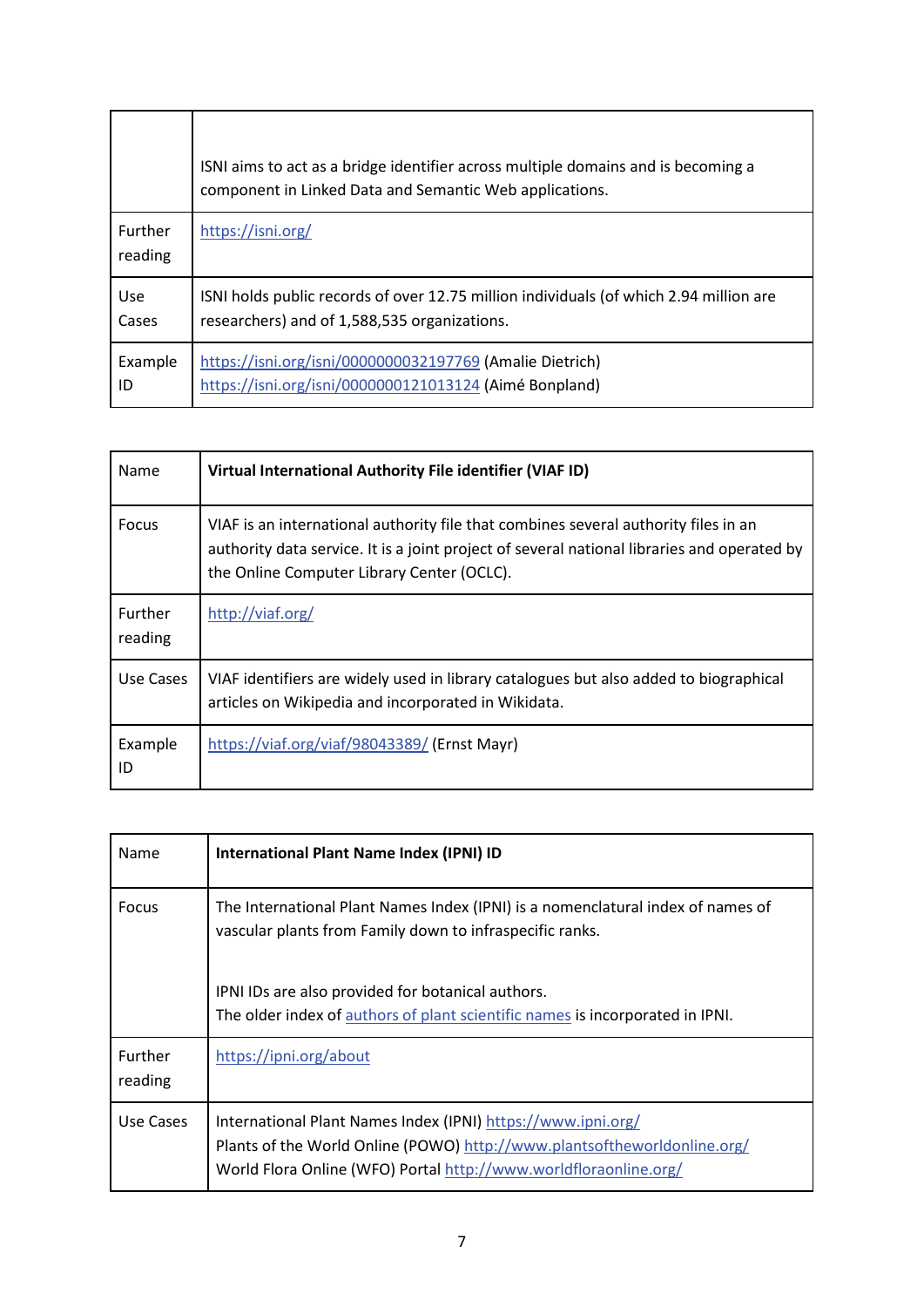|  | Example ID   https://www.ipni.org/a/12653-1/ (Carl Linneaus) |  |
|--|--------------------------------------------------------------|--|
|--|--------------------------------------------------------------|--|

| Name               | <b>Authors of plant names</b>                                                                                                                                                                                                                                                                                   |
|--------------------|-----------------------------------------------------------------------------------------------------------------------------------------------------------------------------------------------------------------------------------------------------------------------------------------------------------------|
| <b>Focus</b>       | An index of authors of plant scientific names. Includes flowering plants, gymnosperms,<br>pteridophytes, bryophytes, algae, fungi and fossil plants. Full names, dates of birth and<br>death when known, recommended abbreviations and groups in which names have<br>been published, are given for each author. |
|                    | Since 1998, the database of author names and their standard forms has been<br>maintained and updated online as part of The International Plant Names Index<br>(http://www.ipni.org/).                                                                                                                           |
| Further<br>reading | http://www.kew.org/data/authors.html<br>https://github.com/tdwg/prior-standards/tree/master/authors-of-plant-names<br>Brummitt & Powell (1992), http://rs.tdwg.org/apn/doc/data/1992                                                                                                                            |
| Use<br>Cases       | http://www.ipni.org/                                                                                                                                                                                                                                                                                            |
| Example<br>ID      | https://www.ipni.org/a/2432-1                                                                                                                                                                                                                                                                                   |

| Name                | <b>ZooBank authors</b>                                                                                                                                                                                                                                                                                                                     |
|---------------------|--------------------------------------------------------------------------------------------------------------------------------------------------------------------------------------------------------------------------------------------------------------------------------------------------------------------------------------------|
| Focus               | ZooBank, the Official Registry of Zoological Nomenclature, provides UUIDs for<br>currently 83,000+ authors, i.e. anyone who (co-)authored a publication containing<br>nomenclatural acts (e.g. 'original descriptions' of new scientific names for animals,<br>emendations, and lectotypifications) or is contributing to ZooBank content. |
| Further<br>reading  | http://zoobank.org/About                                                                                                                                                                                                                                                                                                                   |
| <b>Use</b><br>Cases | http://zoobank.org/                                                                                                                                                                                                                                                                                                                        |
| Example<br>ID       | http://zoobank.org/Authors/8C466CBE-3F7D-4DC9-8CBD-26DD3F57E212                                                                                                                                                                                                                                                                            |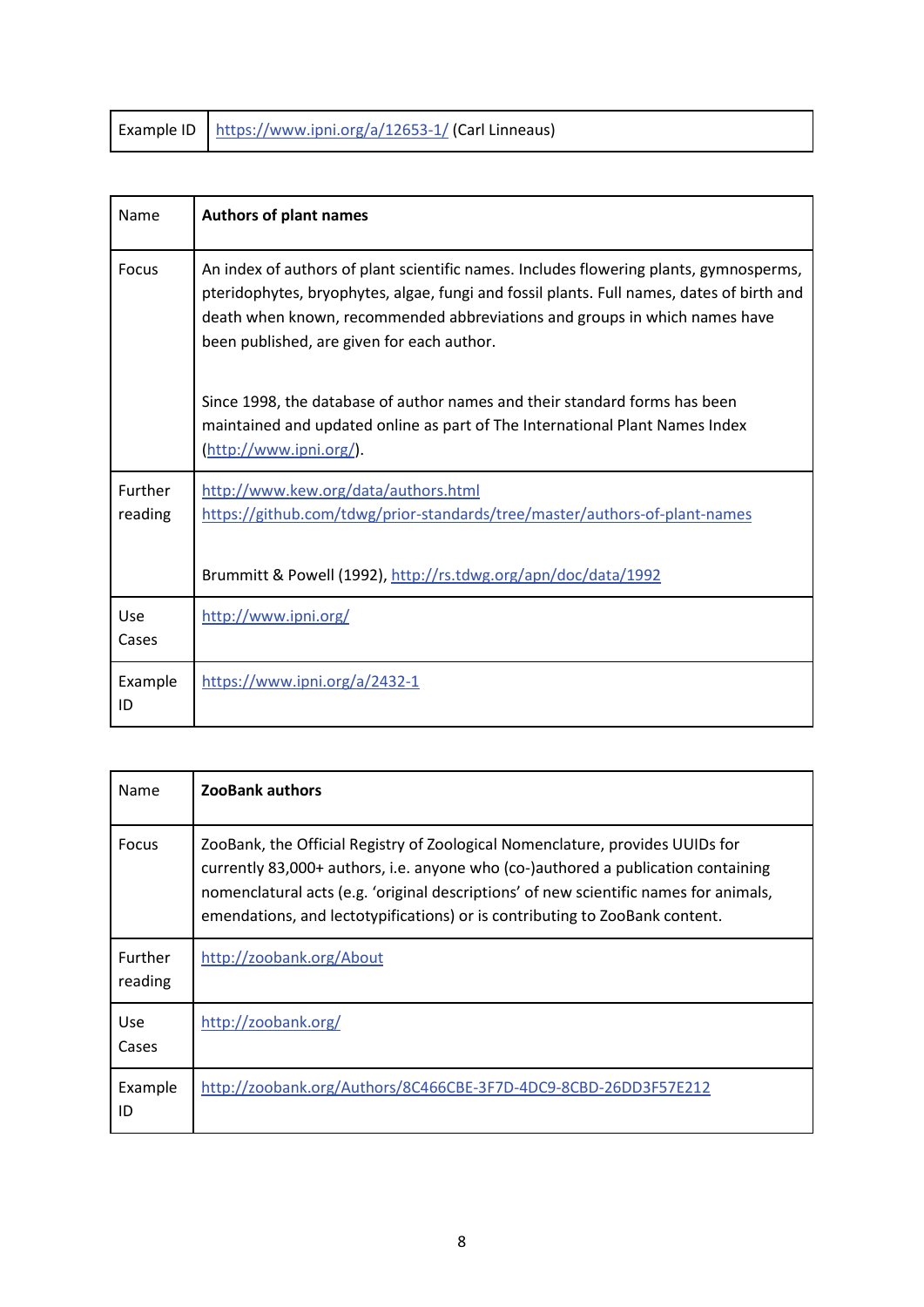<span id="page-10-0"></span>2.1.2 Identifier for (research) organizations and their subunits

| Name               | <b>Research Organization Registry (ROR) identifier</b>                                                                                                                                                                                                                                                                                                                                      |
|--------------------|---------------------------------------------------------------------------------------------------------------------------------------------------------------------------------------------------------------------------------------------------------------------------------------------------------------------------------------------------------------------------------------------|
| Focus              | ROR is a community-led project to develop an open, sustainable, usable, and unique<br>identifier for research organizations of the world. ROR's scope is the affiliation use<br>case and connecting organizations to research outputs.                                                                                                                                                      |
|                    | ROR is interoperable with other identifiers and ROR IDs map to GRID, ISNI, Crossref<br>Funder ID, and Wikidata.                                                                                                                                                                                                                                                                             |
|                    | ROR records include basic metadata about an organization to help with discoverability<br>and disambiguation (including alternate organization names, URL, location, and<br>relationships to other organizations). ROR can support multiple languages and<br>character sets. All ROR IDs and metadata are provided under the Creative Commons<br>CC0 1.0 Universal Public Domain Dedication. |
| Further<br>reading | https://ror.org/<br>https://github.com/ror-community                                                                                                                                                                                                                                                                                                                                        |
| Use<br>Cases       | Focused specifically on the affiliation use case, and widely applied, e.g. in DataCite,<br>Crossref and ORCID datasets.                                                                                                                                                                                                                                                                     |
| Example<br>ID      | https://ror.org/039zvsn29 (NHM London)<br>https://ror.org/033xtdz52 (Botanic Garden Rio de Janeiro)                                                                                                                                                                                                                                                                                         |

| Name                      | Wikidata Q number (QID)                                                                                                              |
|---------------------------|--------------------------------------------------------------------------------------------------------------------------------------|
| Focus                     | Wikidata makes use of identifiers for both internal organization of the knowledge<br>base and for its connection to other databases. |
|                           | Wikidata is also a hub/broker for other identifiers.                                                                                 |
| <b>Further</b><br>reading | https://www.wikidata.org/wiki/Q43649390<br>https://www.wikidata.org/wiki/Wikidata:Identifiers                                        |
| Use Cases                 | Wikidata also provides QIDs for items on research organizations.                                                                     |
| Example ID                | https://www.wikidata.org/wiki/Q838691 (MNHN Paris)                                                                                   |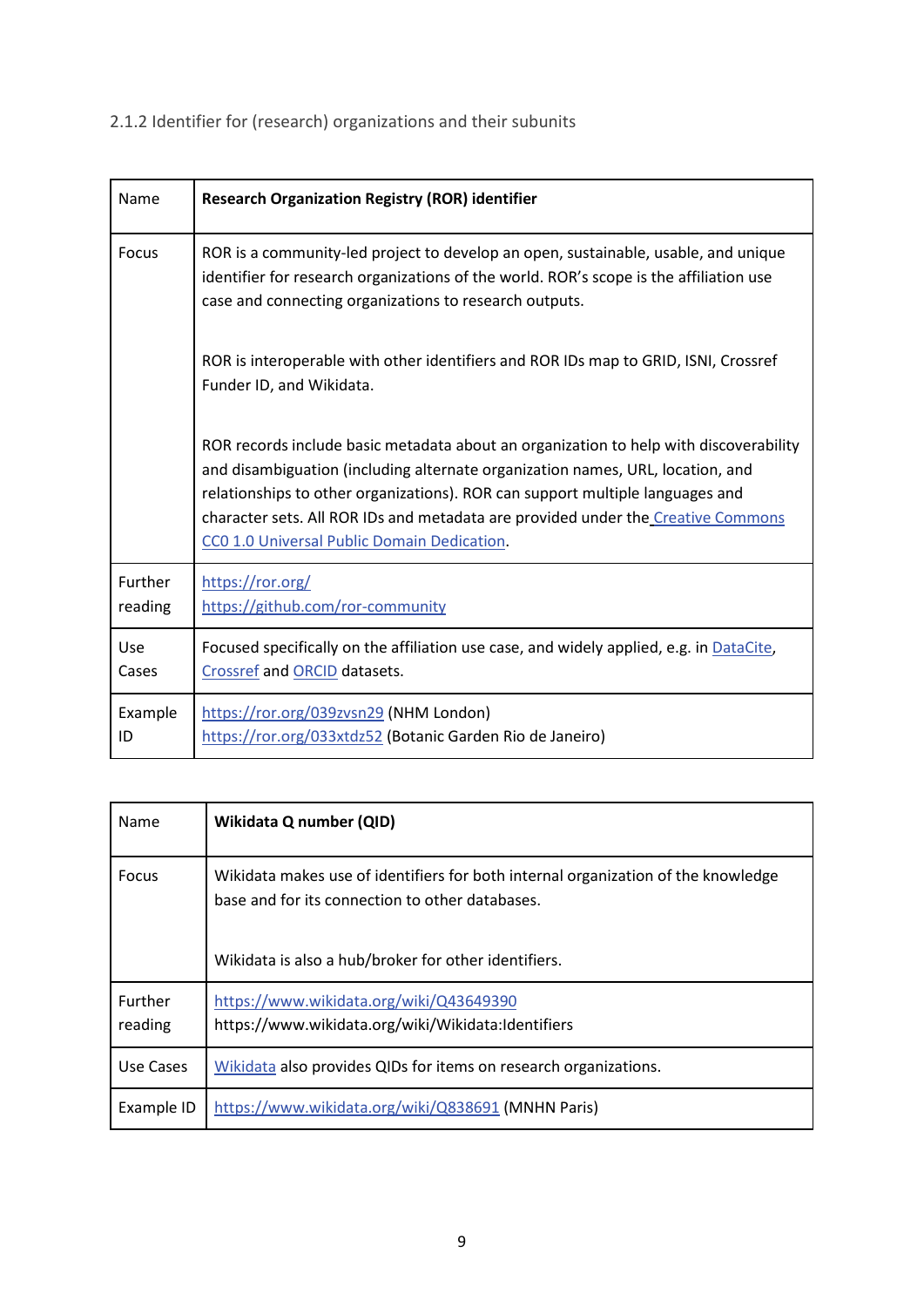| Name               | <b>Ringgold Identifier (RIN)</b>                                                                                                                                                                              |
|--------------------|---------------------------------------------------------------------------------------------------------------------------------------------------------------------------------------------------------------|
| Focus              | Ringgold Identifiers (Ringgold IDs or RINs) are persistent numeric unique identifiers<br>for organizations in the (scholarly) publishing industry supply chain.                                               |
|                    | Ringgold IDs link to ISNI, IPEDS, NCES, Open Funder Registry IDs. Working to link<br>identifiers with institutional identifiers (e.g. ORCID); ORCID also uses Ringgold IDs.                                   |
| Further<br>reading | https://www.ringgold.com/ringgold-identifier/                                                                                                                                                                 |
| Use Cases          | Ringgold's Identify Database contains almost 600,000 organizations in all countries<br>and sectors including academia, corporations, hospitals, and government entities.<br>(only accessible with an account) |
| Example ID         | Ringgold ID 1438 (University of California Berkeley)<br>https://www.ringgold.com/identify-sample/                                                                                                             |

| Name               | <b>GBIF Registry of Scientific Collections (GRSciColl)</b>                                                                                                                                                                                                                                                                                                                                                                                                                                                         |
|--------------------|--------------------------------------------------------------------------------------------------------------------------------------------------------------------------------------------------------------------------------------------------------------------------------------------------------------------------------------------------------------------------------------------------------------------------------------------------------------------------------------------------------------------|
| <b>Focus</b>       | GRSciColl is a comprehensive, community-curated clearinghouse of collections<br>information originally developed by Consortium of the Barcode of Life (CBOL).<br>The collections registry includes data about the world's scientific institutions,<br>collections and associated staff members. It spans all scientific disciplines, including<br>earth and space sciences, anthropology, archaeology, biology and biomedicine, as well<br>as applied fields like agriculture, veterinary medicine and technology. |
| Further<br>reading | https://www.gbif.org/grscicoll<br>https://github.com/gbif/registry<br>Grosjean et al. (2021), https://doi.org/10.3897/biss.5.74354                                                                                                                                                                                                                                                                                                                                                                                 |
| Use<br>Cases       | GBIF is working with partners to establish a standardized, interoperable flow of<br>information between this registry and other key collections infrastructures. GRSciColl<br>runs a weekly synchronization with Index Herbariorum (IH). Following content<br>migration from <i>iDigBio Collections</i> , GRSciColl shares an integrated registry delivering<br>consistent information with shared editing access to users of both GBIF.org and<br>iDigBio.org.                                                    |
| Example<br>ID      | https://www.gbif.org/grscicoll/institution/b9684b7b-2550-47a0-93c5-4bb6fc28cea5                                                                                                                                                                                                                                                                                                                                                                                                                                    |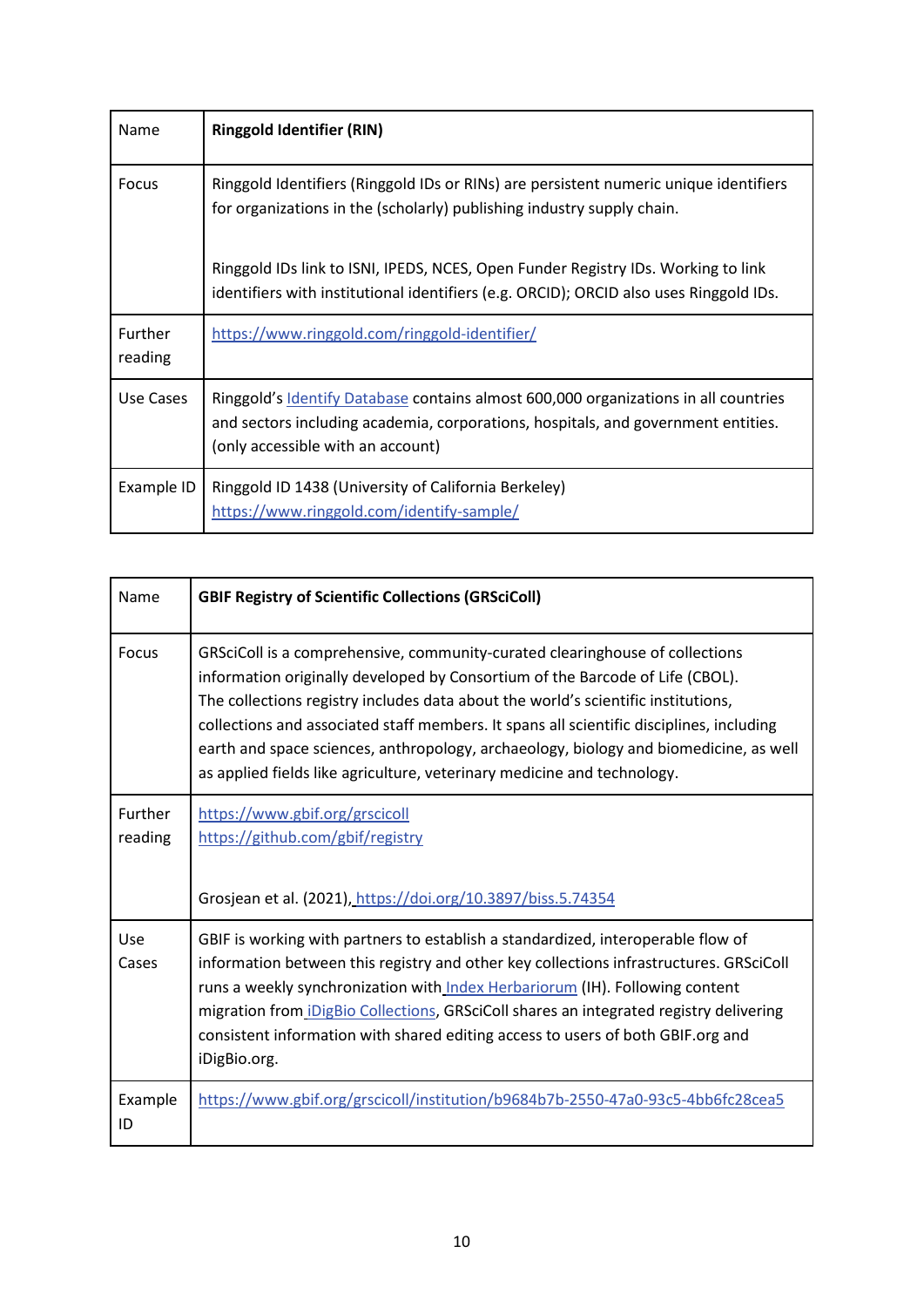<span id="page-12-0"></span>2.1.3 Identifier for grant-giving organizations

| Name               | <b>Crossref Funder Registry (Crossref Funder ID)</b>                                                                                                                                                                                                                                                                                                                                                                                                                                                                                                                                                                                                                                                                                                |
|--------------------|-----------------------------------------------------------------------------------------------------------------------------------------------------------------------------------------------------------------------------------------------------------------------------------------------------------------------------------------------------------------------------------------------------------------------------------------------------------------------------------------------------------------------------------------------------------------------------------------------------------------------------------------------------------------------------------------------------------------------------------------------------|
| Focus              | The Crossref Funder Registry is an open and unique registry of persistent identifiers for<br>grant-giving organizations from around the world.<br>The Funder Registry and associated funding metadata allows everyone to have<br>transparency into research funding and its outcomes. It provides grant-giving<br>organization names (funder names), identifiers (funder IDs), and associated grant<br>numbers thus building connections between funders and research outputs.<br>Funding data is used by funders to track the publications resulting from their grants,<br>including use of facilities, equipment, salary awards, etc.<br>The list is available to download as an RDF file, and is freely available under a CCO<br>license waiver. |
| Further<br>reading | https://www.crossref.org/services/funder-registry/<br>https://www.crossref.org/documentation/content-registration/administrative-<br>metadata/funding-information/<br>https://github.com/CrossRef/open-funder-registry                                                                                                                                                                                                                                                                                                                                                                                                                                                                                                                              |
| Use<br>Cases       | Used with Open Ukrainian Citation Index (OUCI)                                                                                                                                                                                                                                                                                                                                                                                                                                                                                                                                                                                                                                                                                                      |
| Example<br>ID      | https://search.crossref.org/funding?q=501100001659                                                                                                                                                                                                                                                                                                                                                                                                                                                                                                                                                                                                                                                                                                  |

# <span id="page-12-1"></span>2.1.4 Identifier for taxa

| Name               | Catalogue of Life (COL) Stable identifier                                                         |
|--------------------|---------------------------------------------------------------------------------------------------|
| <b>Focus</b>       | CoL has an algorithm to generate stable identifiers for name usage.                               |
| Further<br>reading | https://www.catalogueoflife.org/2021/04/14/stable-ids                                             |
|                    | https://www.catalogueoflife.org/<br>https://data.catalogueoflife.org/                             |
| Use Cases          | Uses LSIDs as a means of identifying species and higher taxa in these large species<br>catalogue. |
| Example ID         | https://www.catalogueoflife.org/data/taxon/BTB (Lauraceae Juss.)                                  |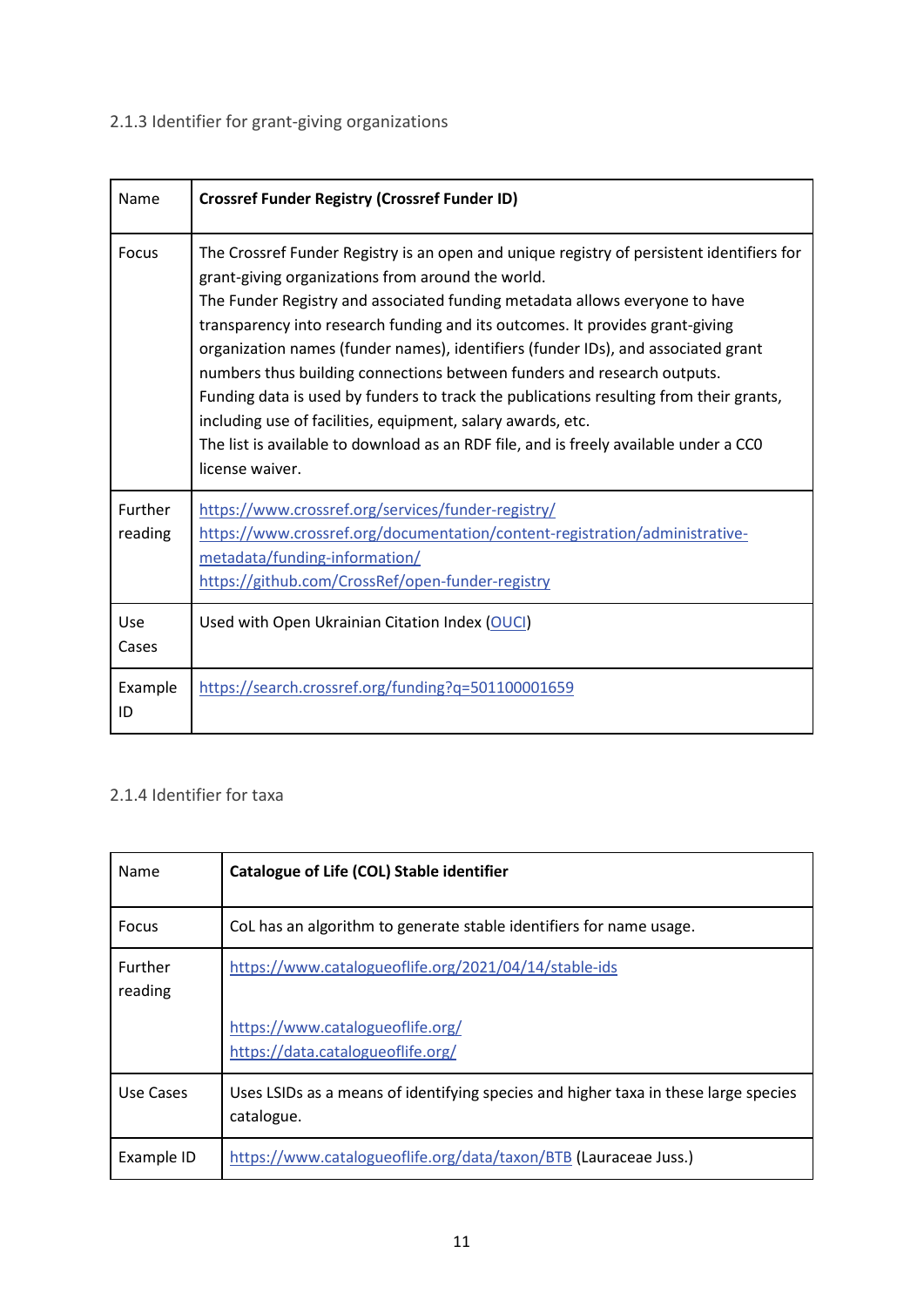| Name               | <b>International Plant Name Index (IPNI) ID</b>                                                                                                                                                                                     |
|--------------------|-------------------------------------------------------------------------------------------------------------------------------------------------------------------------------------------------------------------------------------|
| Focus              | The International Plant Names Index (IPNI) is a nomenclatural index of names of<br>vascular plants from Family down to infraspecific ranks.<br>IPNI IDs are available for taxon names as well as for author names and publications. |
| Further<br>reading | https://ipni.org/about                                                                                                                                                                                                              |
| Use Cases          | International Plant Names Index (IPNI) https://www.ipni.org/<br>Plants of the World Online (POWO) http://www.plantsoftheworldonline.org/<br>World Flora Online (WFO) Portal http://www.worldfloraonline.org/                        |
| Example ID         | https://www.ipni.org/n/30117681-2/ (Fragaria $\times$ ananassa)                                                                                                                                                                     |

| Name                      | <b>Index Fungorum Registration Identifier</b>                                                                                                                                                                                                               |
|---------------------------|-------------------------------------------------------------------------------------------------------------------------------------------------------------------------------------------------------------------------------------------------------------|
| Focus                     | The Index Fungorum is a global fungal nomenclator that contains names of fungi<br>(including yeasts, lichens, chromistan fungal analogues, protozoan fungal analogues<br>and fossil forms) at all ranks.<br>Index Fungorum uses Registration IDs and UUIDs. |
| <b>Further</b><br>reading | http://www.indexfungorum.org/                                                                                                                                                                                                                               |
| Use<br>Cases              | http://www.indexfungorum.org/                                                                                                                                                                                                                               |
| Example<br>ID             | http://www.indexfungorum.org/names/NamesRecord.asp?RecordID=550550                                                                                                                                                                                          |

| Name               | <b>World Flora Online (WFO-ID)</b>                                                                                                                                                     |
|--------------------|----------------------------------------------------------------------------------------------------------------------------------------------------------------------------------------|
| <b>Focus</b>       | WFO-ID is a unique, immutable identifier for each name in the Backbone, regardless<br>of its taxonomic and nomenclatural status.                                                       |
|                    | For machine readability, Representational State Transfer (REST) services are available.<br>WFO-IDs are resolvable as URIs with the prefix<br>"http://www.worldfloraonline.org/taxon/". |
| Further<br>reading | http://www.worldfloraonline.org/                                                                                                                                                       |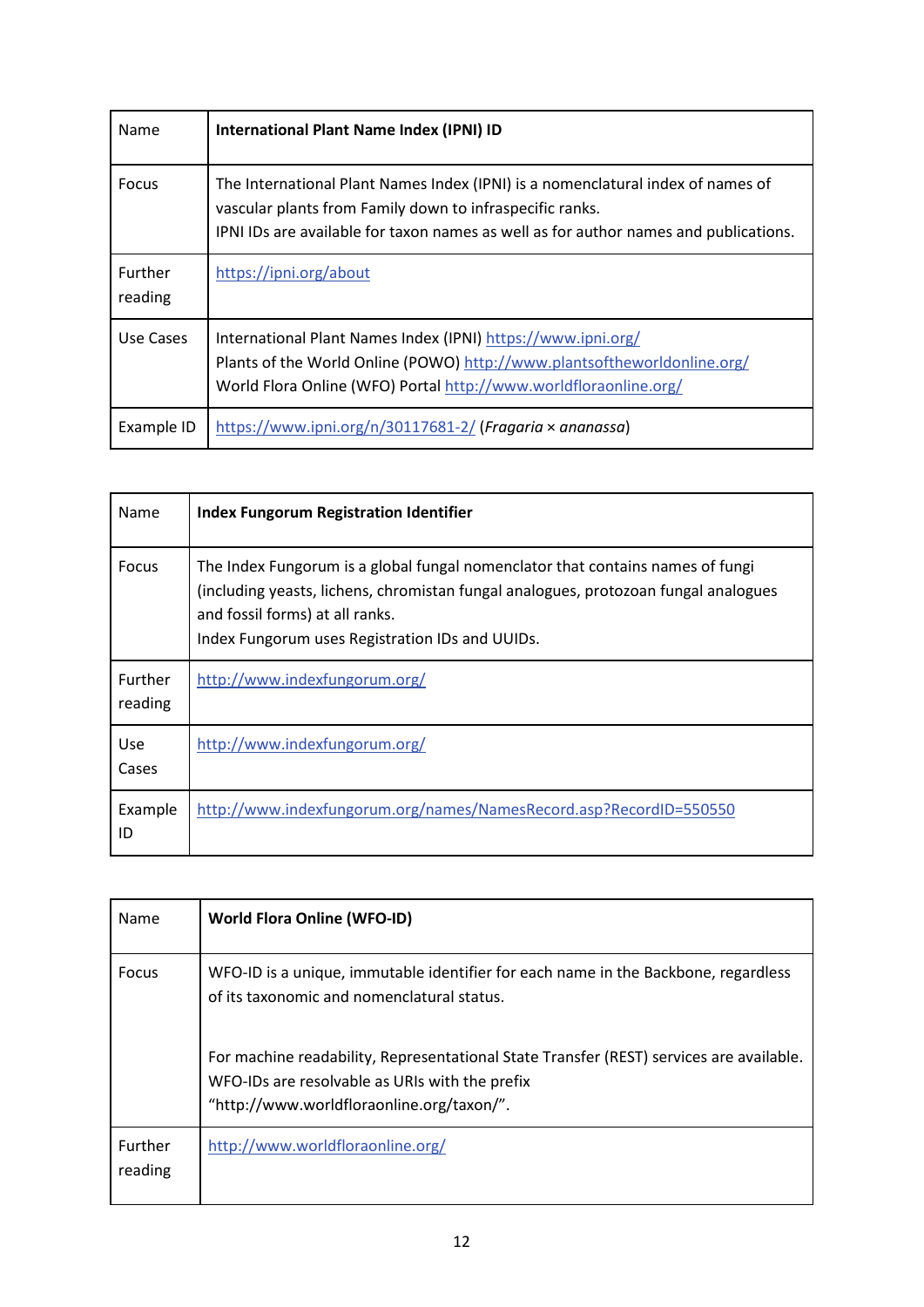|               | Borsch et al. (2020), https://doi.org/10.1002/tax.12373                          |
|---------------|----------------------------------------------------------------------------------|
| Use Cases     | World Flora Online (WFO) Portal http://www.worldfloraonline.org/                 |
| Example<br>ID | http://www.worldfloraonline.org/taxon/wfo-0000173973 (Caesalpinia echinata Lam.) |

| Name               | <b>ZooBank LSID</b>                                                                                                                                                                                                                                                                                                                                                                                                                                                                                     |
|--------------------|---------------------------------------------------------------------------------------------------------------------------------------------------------------------------------------------------------------------------------------------------------------------------------------------------------------------------------------------------------------------------------------------------------------------------------------------------------------------------------------------------------|
| Focus              | ZooBank is a central, authoritative and comprehensive resource for scientific names in<br>zoology. It provides an authoritative online, open-access, community-generated<br>registry for zoological nomenclature (to register new nomenclatural acts, published<br>works, and authors), as a service to taxonomists, biologists, and the global biodiversity<br>informatics community.<br>Life Science Identifiers (LSIDs) are used as globally unique identifiers for ZooBank<br>registration entries. |
| Further<br>reading | http://zoobank.org/                                                                                                                                                                                                                                                                                                                                                                                                                                                                                     |
| Use<br>Cases       | Official Register of the International Commission on Zoological Nomenclature (ICZN).                                                                                                                                                                                                                                                                                                                                                                                                                    |
| Example<br>ID      | http://zoobank.org/NomenclaturalActs/6EA8BB2A-A57B-47C1-953E-042D8CD8E0E2<br>(Pseudanthias carlsoni)                                                                                                                                                                                                                                                                                                                                                                                                    |

| Name                      | <b>AlgaeBase PIDs</b>                                                                                                                                                                                       |
|---------------------------|-------------------------------------------------------------------------------------------------------------------------------------------------------------------------------------------------------------|
| Focus                     | AlgaeBase is a database of information on algae that includes terrestrial, marine and<br>freshwater organisms. For convenience, we have included the sea-grasses, even<br>though they are flowering plants. |
| <b>Further</b><br>reading | https://www.algaebase.org/about/                                                                                                                                                                            |
| Use<br>Cases              | https://www.algaebase.org/                                                                                                                                                                                  |
| Example<br>ID             | https://www.algaebase.org/search/species/detail/?species id=33389                                                                                                                                           |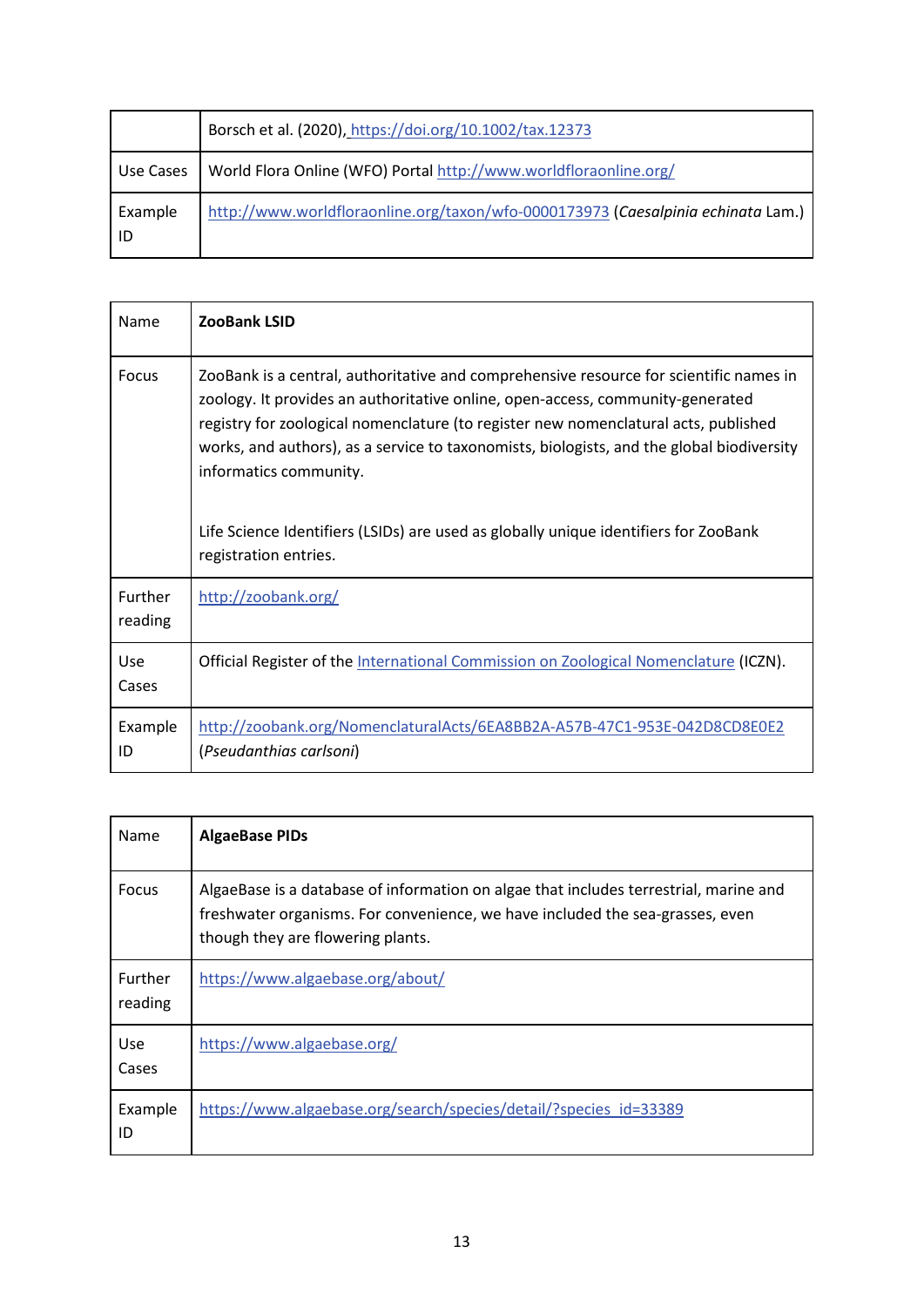| Name                | <b>Integrated Taxonomic Information System (ITIS) TSN</b>                                                                    |
|---------------------|------------------------------------------------------------------------------------------------------------------------------|
| Focus               | ITIS provides authoritative taxonomic information on plants, animals, fungi, and<br>microbes of North America and the world. |
|                     | ITIS uses a taxonomic serial number (TSN) system.                                                                            |
| Further<br>reading  | https://itis.gov/pdf/faq_itis_tsn.pdf                                                                                        |
| <b>Use</b><br>Cases | https://itis.gov/                                                                                                            |
| Exampl<br>e ID      | https://www.itis.gov/servlet/SingleRpt/SingleRpt?search_topic=TSN&search_value=287<br>59#null                                |

<span id="page-15-0"></span>2.1.5 Identifier for localities, geographical names and sites

| Name                      | <b>GeoNames</b>                                                                                                                                                                                                                                                                    |
|---------------------------|------------------------------------------------------------------------------------------------------------------------------------------------------------------------------------------------------------------------------------------------------------------------------------|
| Focus                     | GeoNames is an open geographical database that contains over 27 million<br>geographical names and consists of over 12 million unique features. Each GeoNames<br>feature is represented as a web resource identified by a stable URI, links to a HTML<br>Wiki page or provides RDF. |
| <b>Further</b><br>reading | https://www.geonames.org/about.html                                                                                                                                                                                                                                                |
| Use<br>Cases              | http://www.geonames.org/                                                                                                                                                                                                                                                           |
| Example<br>ID             | https://www.geonames.org/2950159/berlin.html (Berlin)                                                                                                                                                                                                                              |

| Name         | <b>NGA GeoNames</b>                                                                                                                                                                                                   |
|--------------|-----------------------------------------------------------------------------------------------------------------------------------------------------------------------------------------------------------------------|
| <b>Focus</b> | National Geospatial intelligence Agency (NGA) GeoNames Search is a database that<br>provides geographic names for the guidance of and use by the Federal Government<br>and for the information of the general public. |
|              | Geographic names have a Unique Feature Identifier (UFI).                                                                                                                                                              |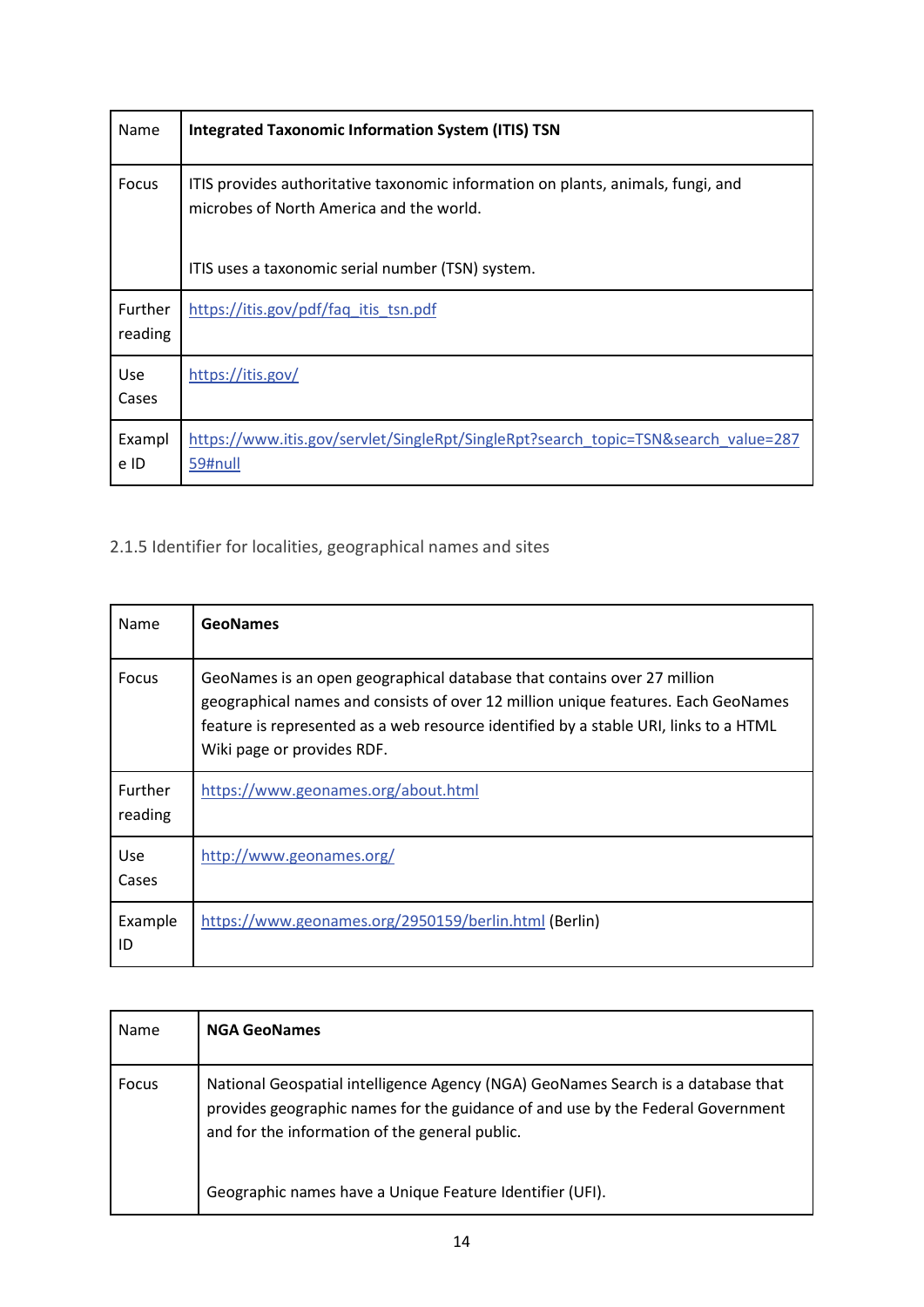| Further<br>reading | https://geonames.nga.mil/gns/html/ |
|--------------------|------------------------------------|
| Use Cases          | https://geonames.nga.mil/namesgaz/ |
| Example<br>ID      |                                    |

| Name               | ISO 3166 standard for country codes                                                                                                                                                                  |
|--------------------|------------------------------------------------------------------------------------------------------------------------------------------------------------------------------------------------------|
| Focus              | The "ISO 3166 standard – Codes for the representation of names of countries and their<br>subdivisions" was created and is maintained by The International Organization for<br>Standardization (ISO). |
| Further<br>reading | https://www.iso.org/iso-3166-country-codes.html<br>https://en.wikipedia.org/wiki/List of ISO 3166 country codes                                                                                      |
| Use<br>Cases       | GBIF https://rs.gbif.org/areas/<br>IBAN https://www.iban.com/country-codes                                                                                                                           |
| Example<br>ID      | https://www.iso.org/obp/ui/#iso:code:3166:PT                                                                                                                                                         |

| Name                      | <b>Spatial Reference System Identifier (SRID)</b>                                                                                                                                                   |
|---------------------------|-----------------------------------------------------------------------------------------------------------------------------------------------------------------------------------------------------|
| Focus                     | A SRID is a unique value used to unambiguously identify projected, unprojected, and<br>local spatial coordinate system definitions used by all GIS (geographic information<br>system) applications. |
| <b>Further</b><br>reading | https://desktop.arcgis.com/en/arcmap/10.3/manage-data/using-sql-with-gdbs/what-<br>is-an-srid.htm                                                                                                   |
| Use Cases                 | SRID implementations exist from many different spatial vendors.<br>The EPSG Geodetic Parameter Dataset (or EPSG registry) is one example.                                                           |
| Example<br>ID             |                                                                                                                                                                                                     |

| Name  | Wikidata Q identifier (Wikidata QID)                    |
|-------|---------------------------------------------------------|
| Focus | Number with a prefix "q" identifying Wikidata entities. |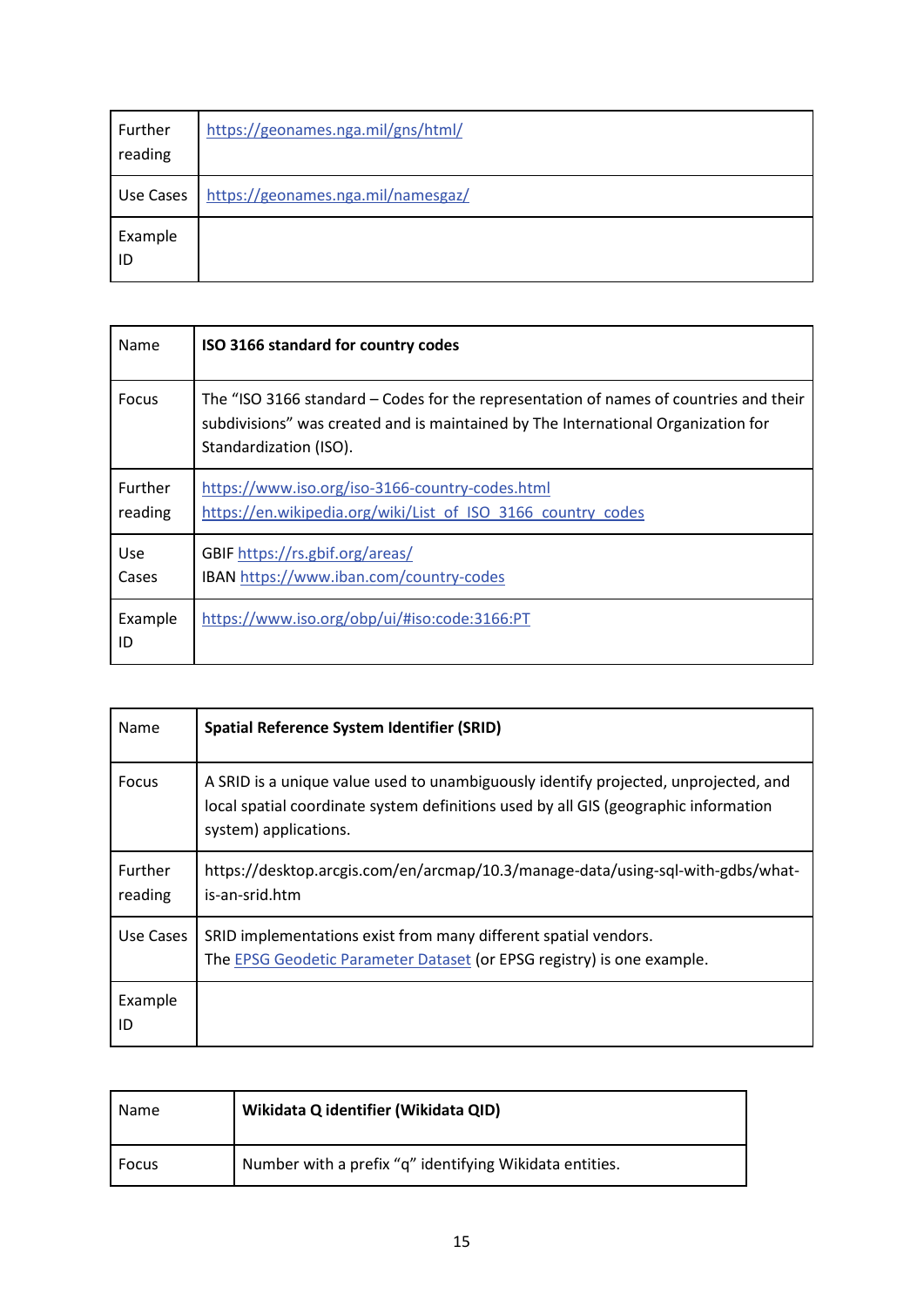|            | Further reading   https://www.wikidata.org/wiki/Wikidata:Identifiers |
|------------|----------------------------------------------------------------------|
| Use Cases  | Wikidata items for geographical names and entities                   |
| Example ID | https://www.wikidata.org/wiki/Q568396 (lake Krumme Lanke in Berlin)  |

| Name                       | <b>Getty Thesaurus of Geographic Names® Online (TGN)</b>                                                                                                                                                                                                                                                                                                                                                                                                                                                          |
|----------------------------|-------------------------------------------------------------------------------------------------------------------------------------------------------------------------------------------------------------------------------------------------------------------------------------------------------------------------------------------------------------------------------------------------------------------------------------------------------------------------------------------------------------------|
| Focus                      | The TGN is an evolving vocabulary, thousands of TGN place names are added and edited<br>every year. Types of places included in TGN are inhabited places (cities, towns, villages),<br>nations, empires, archaeological sites, named general areas, tribal areas, lost settlements<br>(historically documented, but the precise location is unknown), and physical features.<br>Each record (place concept), name, and much other information in TGN are identified by<br>persistent, unique numeric identifiers. |
| Furth<br>er<br>readin<br>g | https://www.getty.edu/research/tools/vocabularies/tgn/faq.html                                                                                                                                                                                                                                                                                                                                                                                                                                                    |
| Use<br>Cases               | https://www.getty.edu/research/tools/vocabularies/tgn/index.html                                                                                                                                                                                                                                                                                                                                                                                                                                                  |
| Exam<br>ple ID             | http://www.getty.edu/vow/TGNFullDisplay?find=Paris&place=&nation=&prev_page=1&e<br>nglish=Y&subjectid=7002980                                                                                                                                                                                                                                                                                                                                                                                                     |

| Name                      | Dynamic Ecological Information Management System - Site and dataset registry<br>(DEIMS-SDR)                                                                                                                                                                                                               |
|---------------------------|-----------------------------------------------------------------------------------------------------------------------------------------------------------------------------------------------------------------------------------------------------------------------------------------------------------|
| <b>Focus</b>              | The aim of DEIMS-SDR is to be the globally most comprehensive catalogue of<br>environmental research and monitoring facilities, featuring foremost but not<br>exclusively information about all LTER sites on the globe and providing that<br>information to science, politics and the public in general. |
| <b>Further</b><br>reading | https://deims.org/                                                                                                                                                                                                                                                                                        |
| Use Cases                 | https://www.re3data.org/                                                                                                                                                                                                                                                                                  |
| Example<br>ID             | https://deims.org/049de4d9-d7db-4b2c-ace5-de8873f5d277                                                                                                                                                                                                                                                    |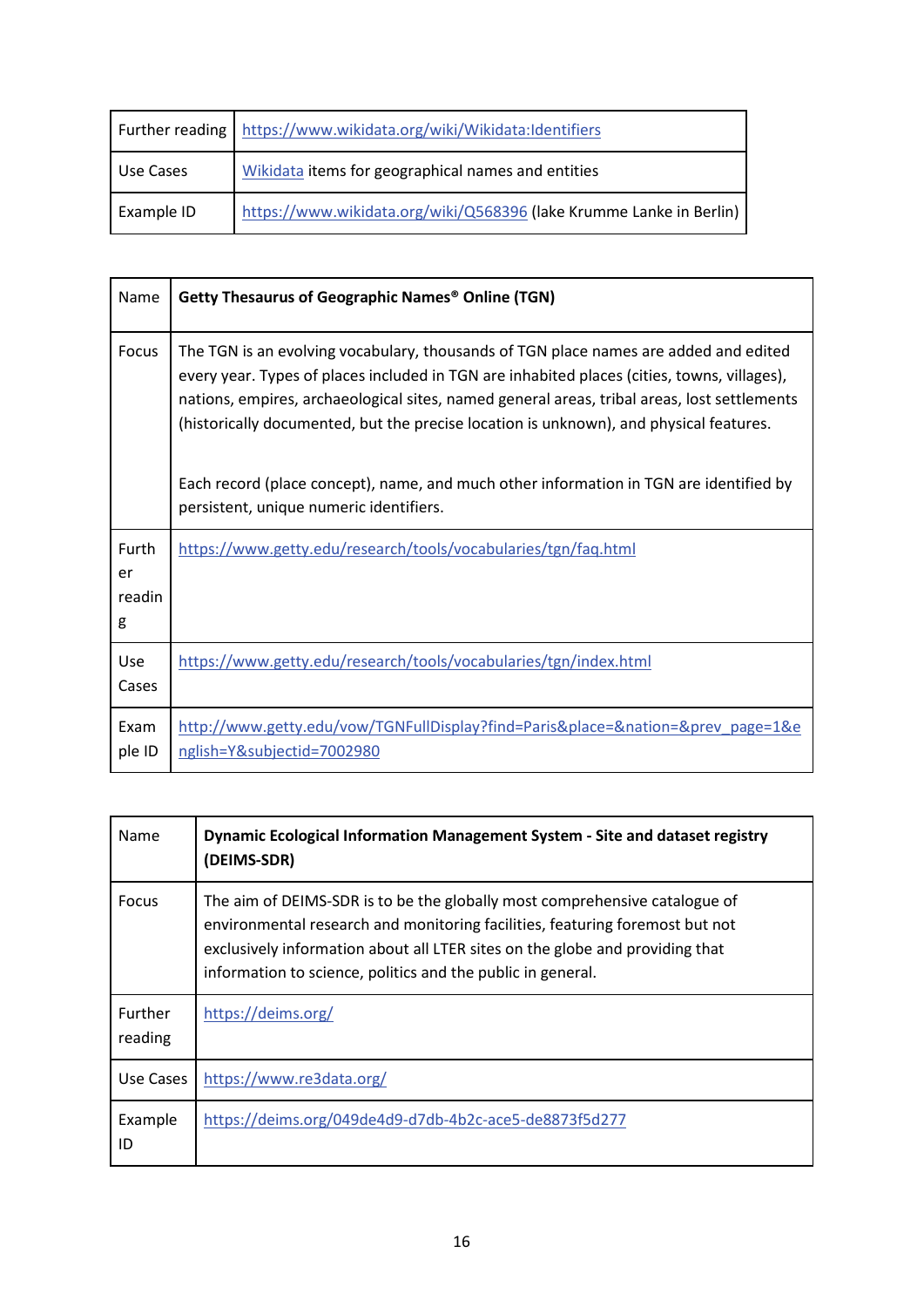| Name               | <b>GADM</b> maps and data                                                                                                                                                                         |
|--------------------|---------------------------------------------------------------------------------------------------------------------------------------------------------------------------------------------------|
| Focus              | GADM provides maps of the administrative areas of all countries, at all levels of sub-<br>division. They provide data at high spatial resolutions that include an extensive set of<br>attributes. |
|                    | They have UIDs - may not be considered as PIDs                                                                                                                                                    |
| Further<br>reading | https://gadm.org/formats.html<br>https://gadm.org/about.html                                                                                                                                      |
| Use Cases          | https://gadm.org/                                                                                                                                                                                 |
| Example<br>ID      |                                                                                                                                                                                                   |

# <span id="page-18-0"></span>**2.2 Identifier for physical objects (collection items, specimens and samples)**

| Name                | <b>Natural Science Identifier (NSId)</b>                                                                                                                                                                                                                                                                                                                                                                                                                                                                                                                                                 |
|---------------------|------------------------------------------------------------------------------------------------------------------------------------------------------------------------------------------------------------------------------------------------------------------------------------------------------------------------------------------------------------------------------------------------------------------------------------------------------------------------------------------------------------------------------------------------------------------------------------------|
| <b>Focus</b>        | A Natural Science Identifier (NSId) is a universal, unique persistent identifier for<br>digitised natural science specimens (i.e., Digital Specimens) and other associated<br>object types. An NSId will help you unambiguously refer to a specimen you are working<br>with or will help to find a specimen that someone else has told you about by giving you<br>the NSId e.g., as a reference in a journal article.<br>The best DOIs (and other kinds of Handle, including NSId) are opaque ones that carry<br>no information that could potentially become out of date and incorrect. |
| Further<br>reading  | https://dissco.tech/2020/05/28/natural-science-identifiers-cetaf-stable-identifiers/<br>https://pidforum.org/t/a-global-natural-sciences-identifier-nsid-scheme-for-<br>specimens-and-collections/860                                                                                                                                                                                                                                                                                                                                                                                    |
| <b>Use</b><br>Cases |                                                                                                                                                                                                                                                                                                                                                                                                                                                                                                                                                                                          |
| Example<br>ID       |                                                                                                                                                                                                                                                                                                                                                                                                                                                                                                                                                                                          |

| Name | CETAF Stable Identifier (CSI) |
|------|-------------------------------|
|      |                               |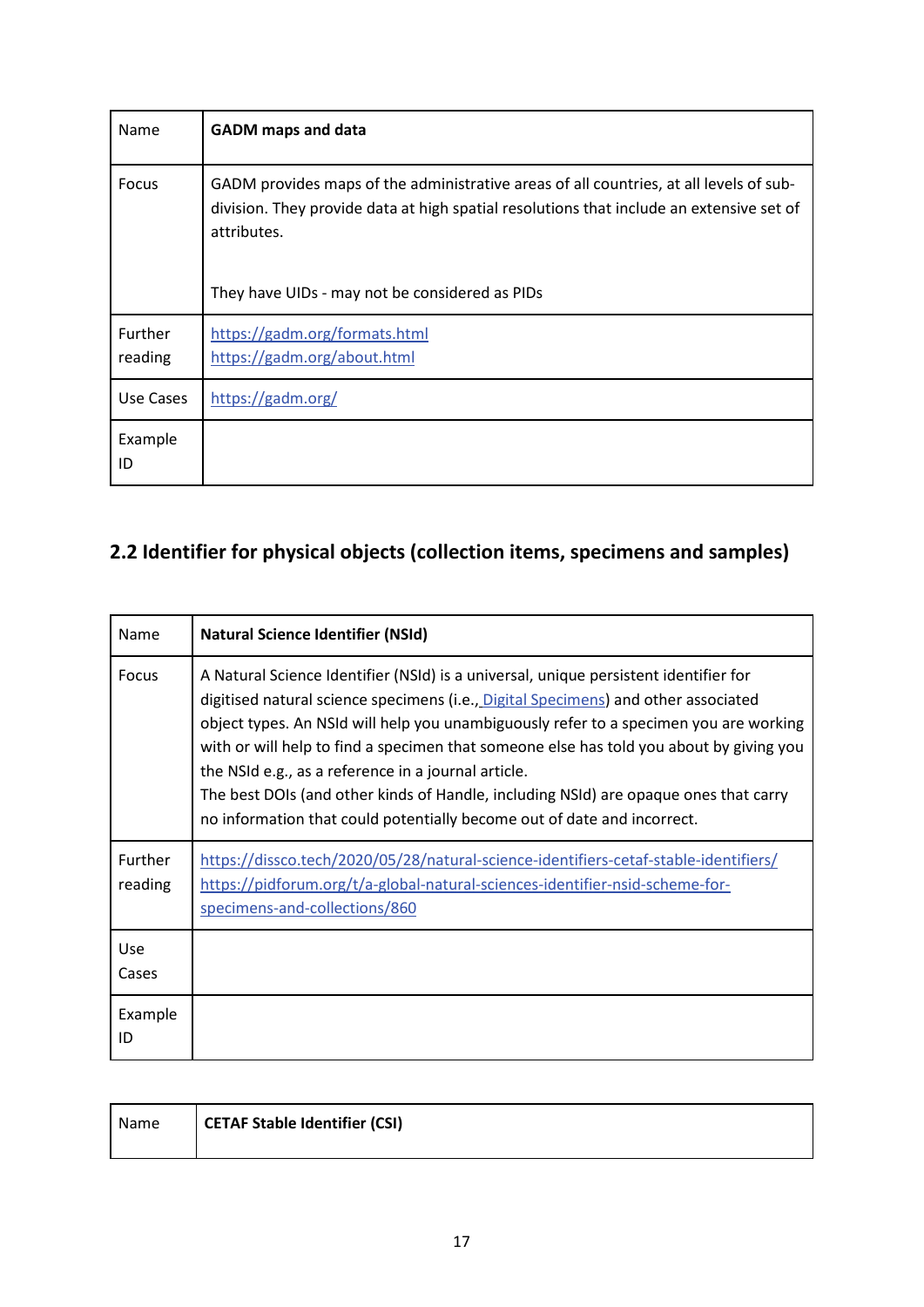| Focus                     | CETAF stable identifiers provide human- and machine-readable access to specimen<br>information.                                                                                                                      |
|---------------------------|----------------------------------------------------------------------------------------------------------------------------------------------------------------------------------------------------------------------|
| <b>Further</b><br>reading | https://cetaf.org/resources/best-practices/cetaf-stable-identifiers-csi-2/<br>https://cetafidentifiers.biowikifarm.net/                                                                                              |
|                           | Güntsch et al. (2017), https://doi.org/10.1093/database/bax003                                                                                                                                                       |
| Use Cases                 | CETAF Botany Pilot https://services.bgbm.org/botanypilot/<br>CETAF Stable identifiers have been implemented by various CETAF institutions as well<br>as other partners (see https://know.dissco.eu/handle/item/214). |
| Example<br>IDs            | http://herbarium.bgbm.org/object/B100277113<br>https://data.rbge.org.uk/herb/E00421509<br>https://www.botanicalcollections.be/specimen/BR0000005516339                                                               |

| Name                | <b>Digital Object Identifier (DOI)</b>                                                                                                                                                                                                                                                                                                         |  |
|---------------------|------------------------------------------------------------------------------------------------------------------------------------------------------------------------------------------------------------------------------------------------------------------------------------------------------------------------------------------------|--|
| <b>Focus</b>        | The DOI system provides a technical and social infrastructure for the registration and<br>use of persistent interoperable identifiers, called DOIs, for use on digital networks.<br>A DOI is a persistent identifier or handle used to identify objects uniquely,<br>standardized by the International Organization for Standardization (ISO). |  |
|                     | DOIs are resolvable and interoperable.<br>DOIs are an implementation of the Handle system.                                                                                                                                                                                                                                                     |  |
| Further<br>reading  | https://www.doi.org/                                                                                                                                                                                                                                                                                                                           |  |
|                     | https://www.doi.org/factsheets/Identifier Interoper.html                                                                                                                                                                                                                                                                                       |  |
| <b>Use</b><br>Cases | DOIs are widely used mainly to identify academic, professional, and government<br>information, such as journal articles, research reports, data sets, and official<br>publications. However, they have also been used for other types of information<br>resources.                                                                             |  |
| Example<br>ID       |                                                                                                                                                                                                                                                                                                                                                |  |

| Name | <b>Archival Resource Key (ARK)</b> |
|------|------------------------------------|
|      |                                    |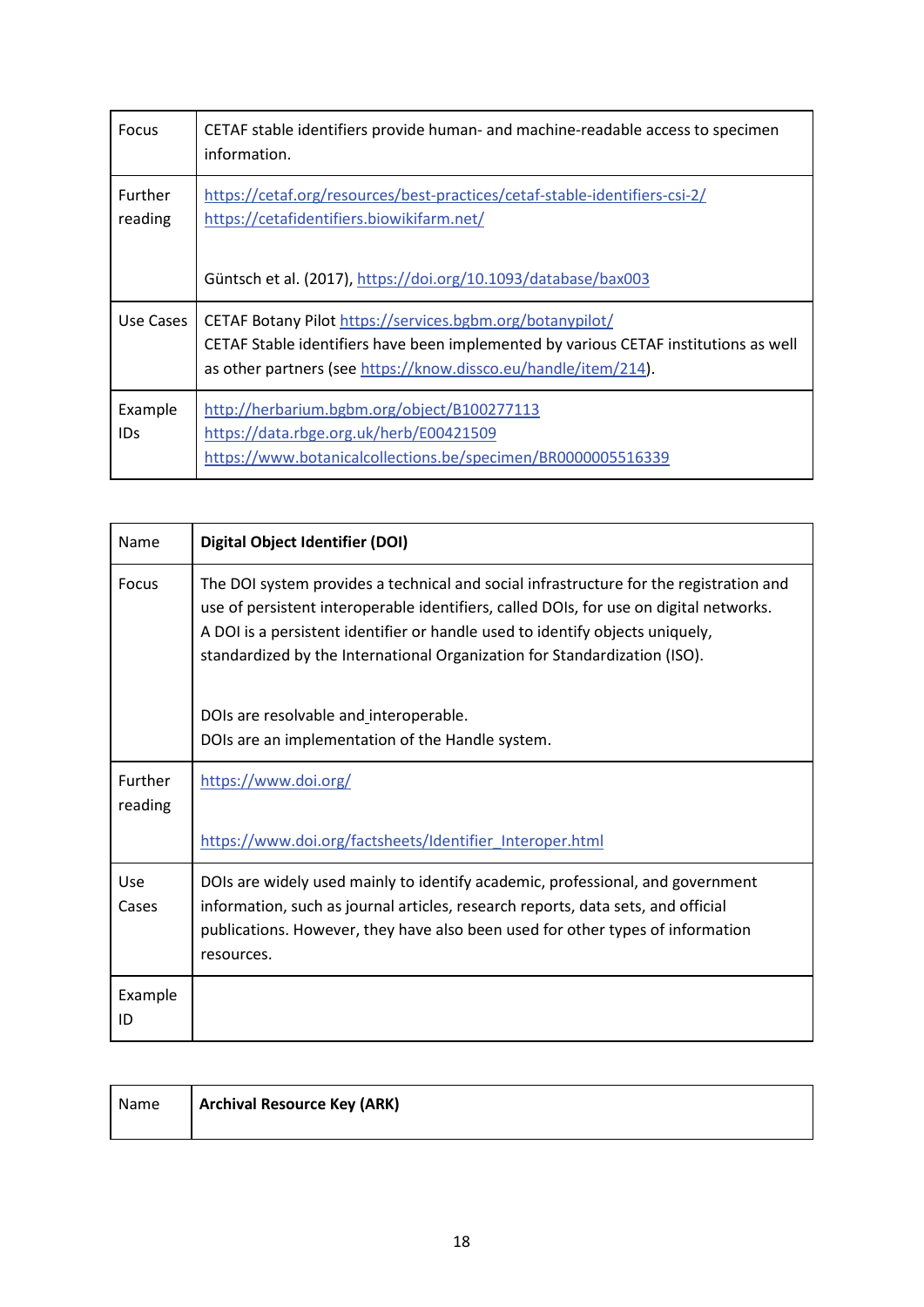| Focus               | ARKs are open, mainstream, non-paywalled, decentralized PIDs that identify anything<br>digital, physical, or abstract. The ARK Alliance is an open global community supporting<br>the ARK infrastructure on behalf of research and scholarship.<br>ARKs are being assigned to a variety of different information resources including<br>museum specimens, digitized documents and objects, historic maps, publisher content,<br>genealogical records, scientific records, datasets, journals, etc. |
|---------------------|----------------------------------------------------------------------------------------------------------------------------------------------------------------------------------------------------------------------------------------------------------------------------------------------------------------------------------------------------------------------------------------------------------------------------------------------------------------------------------------------------|
| Further<br>reading  | https://arks.org/about/                                                                                                                                                                                                                                                                                                                                                                                                                                                                            |
|                     | https://wiki.lyrasis.org/display/ARKs/ARK+Identifiers+FAQ                                                                                                                                                                                                                                                                                                                                                                                                                                          |
| <b>Use</b><br>Cases | Since 2001 over 850 organizations across the world have registered and created some<br>8.2 billion ARKs. The registry includes national and university libraries and archives, art<br>museums, natural history museums, publishers, data centers, government agencies,<br>vendors, and research labs.                                                                                                                                                                                              |
| Example<br>ID       | http://ark.bnf.fr/ark:/12148/btv1b8449691v/f29                                                                                                                                                                                                                                                                                                                                                                                                                                                     |

| Name               | <b>International Geo Sample Number (IGSN)</b>                                                                                                                                                                                 |
|--------------------|-------------------------------------------------------------------------------------------------------------------------------------------------------------------------------------------------------------------------------|
| <b>Focus</b>       | The core purpose of IGSN is to enable transparent and traceable connections between<br>research activities and objects, including samples, collections, instruments, grants,<br>data, publications, people and organizations. |
| Further<br>reading | https://www.igsn.org/                                                                                                                                                                                                         |
|                    | Lehnert et al. (2019), https://doi.org/10.3897/biss.3.37334<br>Buys & Lehnert (2021), https://doi.org/10.5438/thhf-kx17                                                                                                       |
| Use Cases          | Operates a central registration system for physical samples.                                                                                                                                                                  |
|                    | Recent partnership with DataCite that intends to support the global adoption,<br>implementation, and use of physical sample identifiers.                                                                                      |
| Example<br>ID      | http://pid.geoscience.gov.au/sample/AU1243                                                                                                                                                                                    |

|     | Nam   AAT: Art & Architecture Thesaurus |
|-----|-----------------------------------------|
| l e |                                         |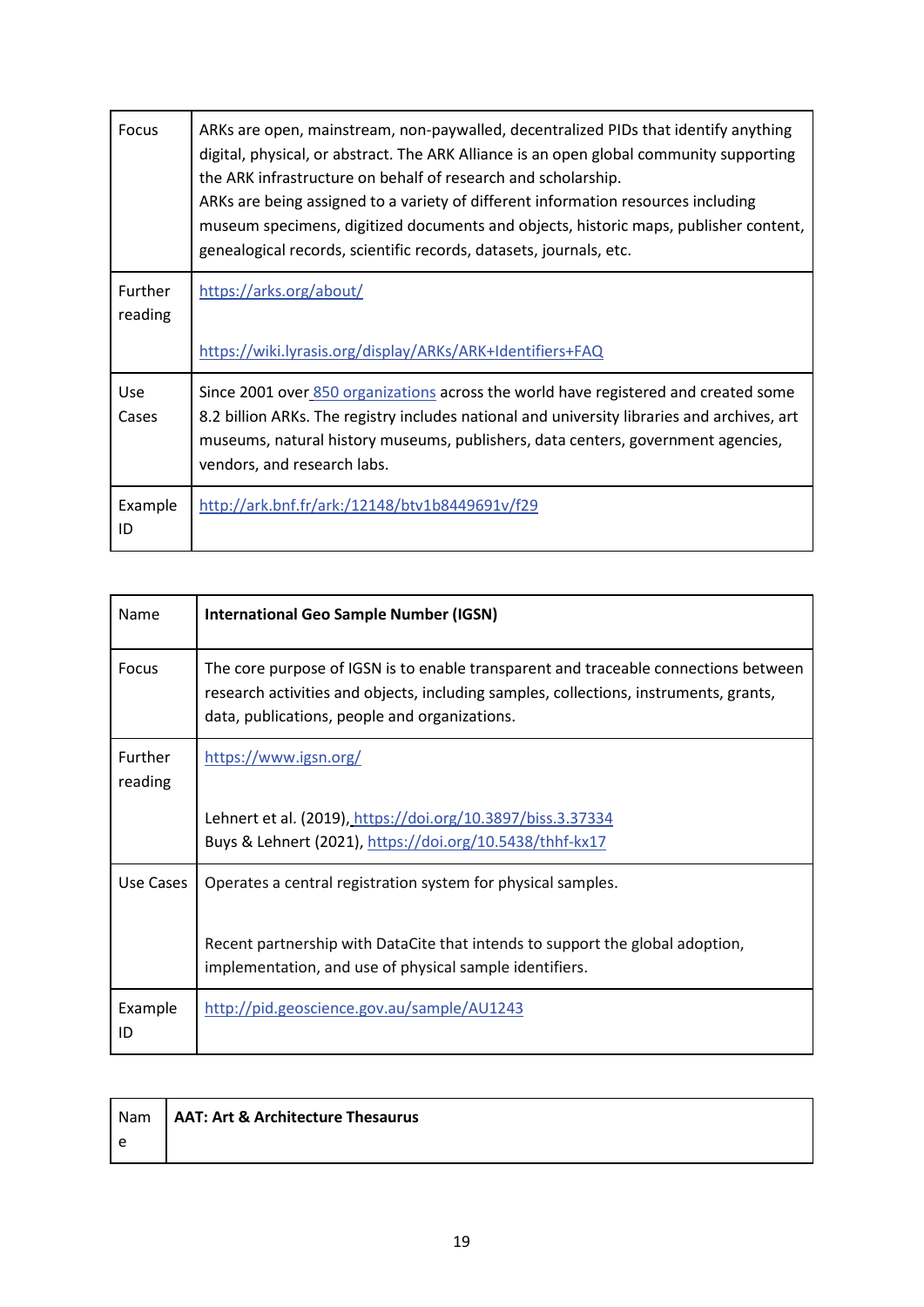| Focus          | The Art & Architecture Thesaurus (AAT) is a controlled vocabulary used to describe and<br>improve access to information about items of art, architecture, and other material culture.<br>The AAT thesaurus is in compliance with ISO and NISO standards. It is a structured<br>vocabulary of 55,000+ concepts, including terms, descriptions, bibliographic citations, and<br>other information relating to fine art, architecture, decorative arts, archival materials, and<br>material culture. |
|----------------|---------------------------------------------------------------------------------------------------------------------------------------------------------------------------------------------------------------------------------------------------------------------------------------------------------------------------------------------------------------------------------------------------------------------------------------------------------------------------------------------------|
|                | A minimum record in AAT contains a numeric ID, a term, and a position in the hierarchy.<br>AAT could also be used to express that an object in a collection is a "natural" object that<br>occurs in nature and is not made by humans.                                                                                                                                                                                                                                                             |
| Furth<br>er    | http://www.getty.edu/research/tools/vocabularies/aat/about.html                                                                                                                                                                                                                                                                                                                                                                                                                                   |
| readi<br>ng    | http://www.getty.edu/vow/AATFullDisplay?find=natural+object&logic=AND&note=&engli<br>sh=N&prev page=1&subjectid=300404125                                                                                                                                                                                                                                                                                                                                                                         |
| Use<br>Cases   | http://www.getty.edu/research/tools/vocabularies/aat/                                                                                                                                                                                                                                                                                                                                                                                                                                             |
| Exam<br>ple ID | http://vocab.getty.edu/page/aat/300404125                                                                                                                                                                                                                                                                                                                                                                                                                                                         |

# <span id="page-21-0"></span>**2.3 Identifier for literature (scientific articles and other publications)**

| Name                      | <b>Digital Object Identifier (DOI)</b>                                                                                                                                                                                                                                                                                                         |
|---------------------------|------------------------------------------------------------------------------------------------------------------------------------------------------------------------------------------------------------------------------------------------------------------------------------------------------------------------------------------------|
| Focus                     | The DOI system provides a technical and social infrastructure for the registration and<br>use of persistent interoperable identifiers, called DOIs, for use on digital networks.<br>A DOI is a persistent identifier or handle used to identify objects uniquely,<br>standardized by the International Organization for Standardization (ISO). |
| <b>Further</b><br>reading | https://www.doi.org/<br>https://www.doi.org/faq.html<br>https://www.doi.org/factsheets/Identifier Interoper.html                                                                                                                                                                                                                               |
| Use<br>Cases              | DOIs are widely used mainly to identify academic, professional, and government<br>information, such as journal articles, research reports, data sets, and official<br>publications. However, they have also been used for other types of information<br>resources.                                                                             |
| Example<br>ID             | https://doi.org/10.3897/rio.7.e67379 (Hardisty et al. 2021)                                                                                                                                                                                                                                                                                    |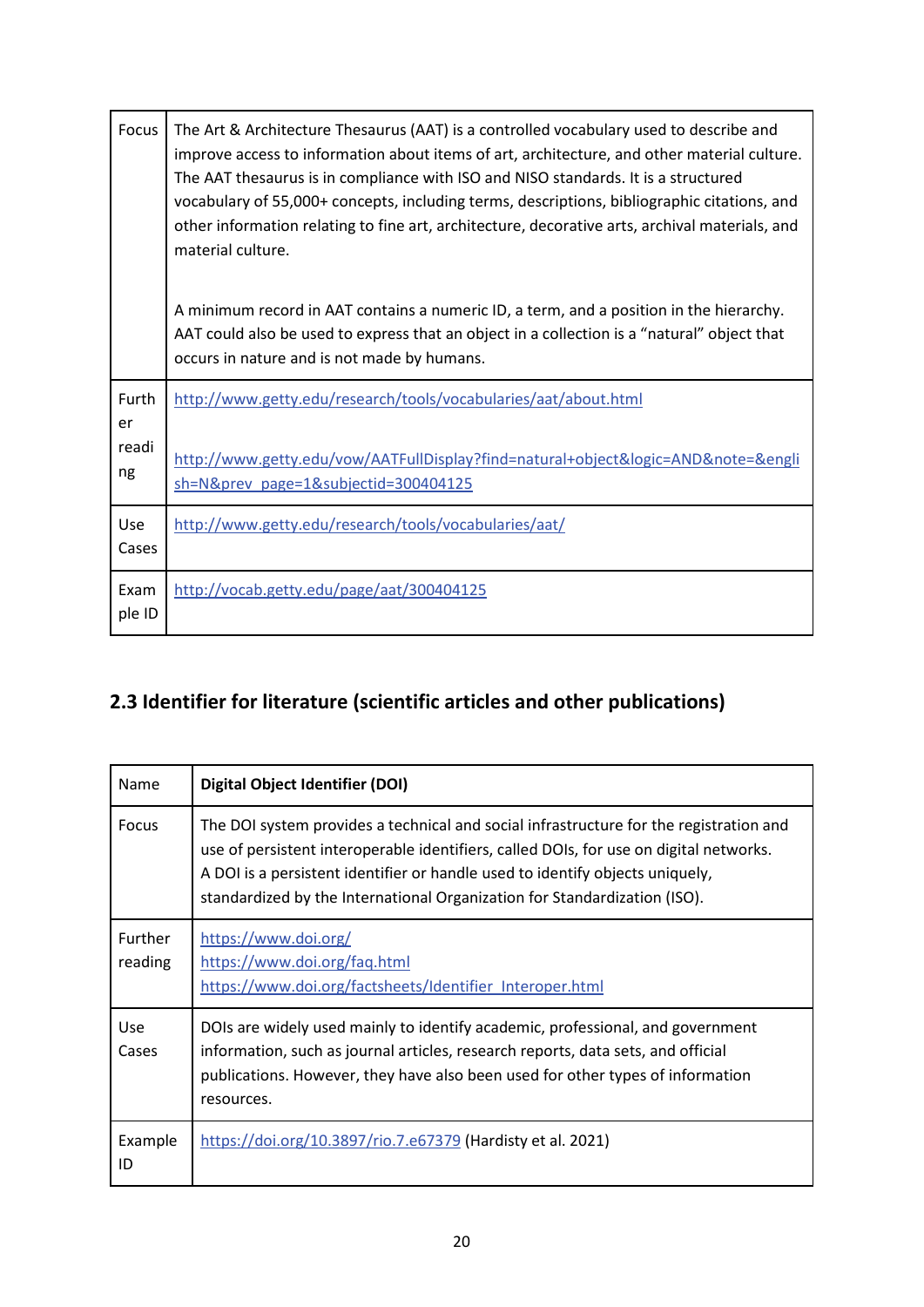The [Biodiversity Heritage Library](http://www.biodiversitylibrary.org/) (BHL) is the world's largest open access digital library for biodiversity literature and archives. BHL has been retrospectively minting DOIs (#**RetroPIDs**) for historic publications since 2011, but the focus has primarily been on monographs. BHL's new Persistent Identifier Working Group (PIWG) is dedicated to making the content on BHL persistently discoverable, citable and trackable via DOIs and is (at least initially) focusing on journal articles (Kearney 2021).

The International Standard Book Number (**ISBN**) is a numeric commercial book identifier (comprising 13 digits, earlier 10 digits) that is a permanent and citable reference to the related book. Another identifier, the International Standard Serial Number (**ISSN**), identifies periodical publications such as newspapers, magazines and journals. ISBN and ISSN are not PIDs in the strict sense but important identifiers.

## <span id="page-22-0"></span>**2.4 Other identifiers**

## <span id="page-22-1"></span>2.4.1 Identifiers for images or other media

DOIs and repository specific (stable) URIs are used for images, sound, media, etc.

| Name                      | <b>Entertainment Identifier Registry (EIDR)</b>                                                                                                                                                                                                                                                       |
|---------------------------|-------------------------------------------------------------------------------------------------------------------------------------------------------------------------------------------------------------------------------------------------------------------------------------------------------|
| Focus                     | EIDR is a global unique identifier system for a broad array of audio visual objects,<br>including motion pictures, television, and radio programs as well as for video service<br>providers, such as broadcast and cable networks.<br>EIDR is an implementation of a digital object identifier (DOI). |
| <b>Further</b><br>reading | http://www.eidr.org/                                                                                                                                                                                                                                                                                  |
| Use Cases                 | http://www.eidr.org/                                                                                                                                                                                                                                                                                  |
| Example<br>ID             | https://ui.eidr.org/view/content?id=10.5240/EA73-79D7-1B2B-B378-3A73-M<br>(the movie 'Blade Runner')                                                                                                                                                                                                  |

| Name  | <b>IIIF Manifest</b>                                                                                                                                                                                                                                                                                                                                                                                                      |
|-------|---------------------------------------------------------------------------------------------------------------------------------------------------------------------------------------------------------------------------------------------------------------------------------------------------------------------------------------------------------------------------------------------------------------------------|
| Focus | The International Image Interoperability Framework (IIIF) is a way to standardize the<br>delivery of images and audio/visual files from servers to different environments on the<br>Web where they can then be viewed and interacted with in many ways. It defines<br>several application programming interfaces designed to operate with the storage and<br>presentation of digitized objects via a web-based interface. |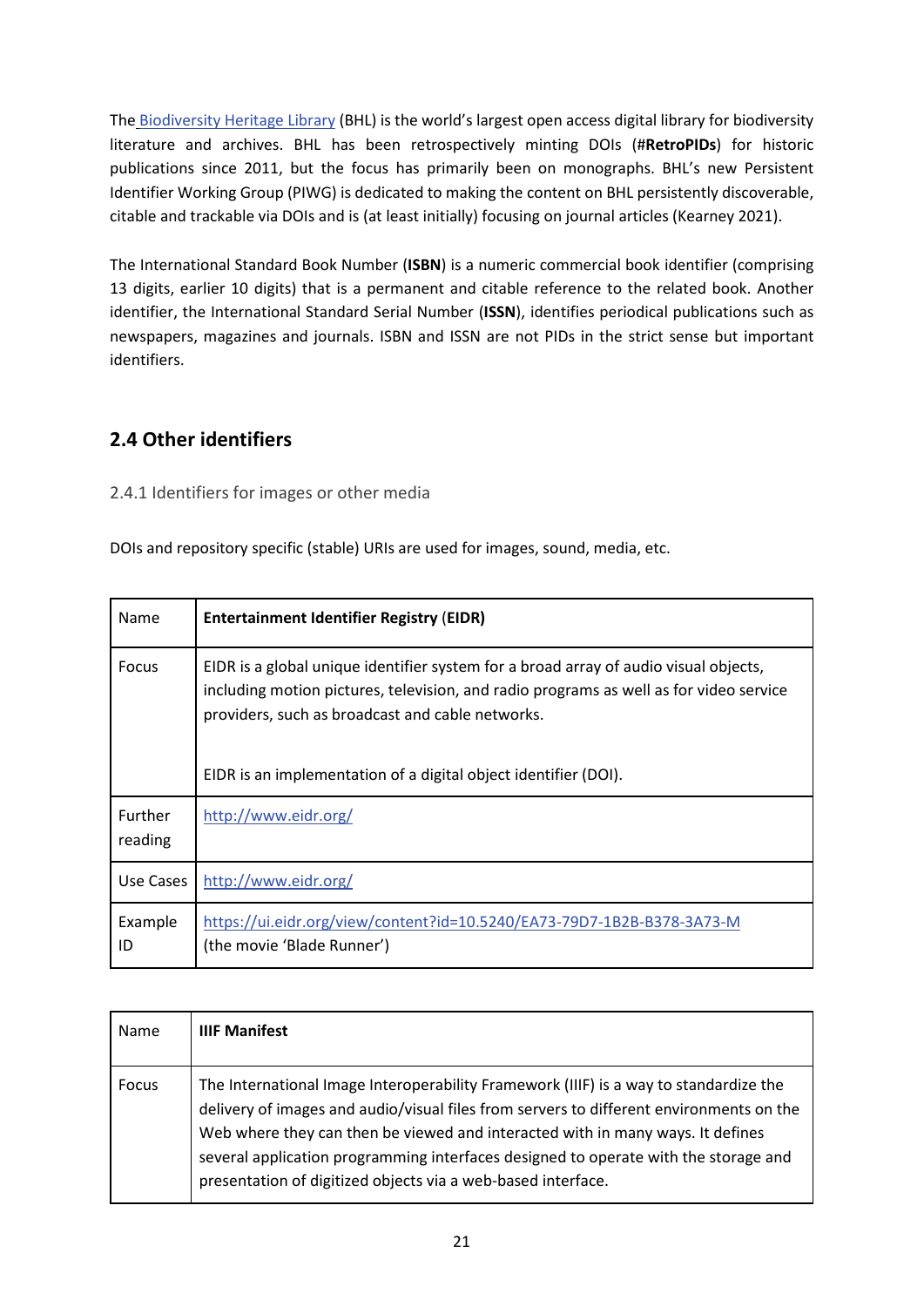|               | A IIIF Manifest is the prime unit in IIIF which lists all the information that makes up a<br>IIIF object. It communicates how to display your digital objects, and what information<br>to display about them, including structure, to varying degrees of complexity as<br>determined by the implementer.<br>The Manifest is what is shown in a Viewer and is usually the thing that can be imported<br>into viewers and other tools. It usually represents a physical object such as a book, an<br>artwork, a newspaper issue, etc.<br>The IIIF Manifest is accessible via a URL that points to a document online (in a format<br>called JSON, or JavaScript Object Notation) which a IIIF tool can read and display. |
|---------------|-----------------------------------------------------------------------------------------------------------------------------------------------------------------------------------------------------------------------------------------------------------------------------------------------------------------------------------------------------------------------------------------------------------------------------------------------------------------------------------------------------------------------------------------------------------------------------------------------------------------------------------------------------------------------------------------------------------------------|
| Further       | https://iiif.io/explainers/using iiif resources/                                                                                                                                                                                                                                                                                                                                                                                                                                                                                                                                                                                                                                                                      |
| reading       | https://iiif.io/explainers/using_iiif_resources/#iiif-manifest                                                                                                                                                                                                                                                                                                                                                                                                                                                                                                                                                                                                                                                        |
| Use           | https://projectmirador.org/                                                                                                                                                                                                                                                                                                                                                                                                                                                                                                                                                                                                                                                                                           |
| Cases         | https://universalviewer.io/                                                                                                                                                                                                                                                                                                                                                                                                                                                                                                                                                                                                                                                                                           |
| Example<br>ID | <b>Archive of the poet Dioskoros of Aphrodit</b>                                                                                                                                                                                                                                                                                                                                                                                                                                                                                                                                                                                                                                                                      |

 $\mathbf{r}$ 

т

 $\overline{\mathbf{1}}$ 

| Name               | Preston                                                                                                                                                                                                                                                                                                                                                                                                                                                                                                                                                                                                                                                                                                      |
|--------------------|--------------------------------------------------------------------------------------------------------------------------------------------------------------------------------------------------------------------------------------------------------------------------------------------------------------------------------------------------------------------------------------------------------------------------------------------------------------------------------------------------------------------------------------------------------------------------------------------------------------------------------------------------------------------------------------------------------------|
| Focus              | Preston is an open-source software system that captures and catalogs biodiversity<br>datasets. It enables reproducible research: scientists can use Preston to work with a<br>uniquely identifiable, versioned copy of all or parts of GBIF-indexed datasets; dataset<br>registry lookups: institutions can use Preston to check if and when their collections<br>have been indexed and made available through iDigBio; cross-network analysis:<br>biodiversity informatics researchers can use Preston to evaluate dataset overlap<br>between GBIF and iDigBio; and finally, decentralized dataset archival: archivists can<br>distribute Preston-generated biodiversity dataset archives across the world. |
| Further<br>reading | https://github.com/bio-guoda/preston                                                                                                                                                                                                                                                                                                                                                                                                                                                                                                                                                                                                                                                                         |
| Use<br>Cases       | https://github.com/bio-guoda/preston Preston tracker                                                                                                                                                                                                                                                                                                                                                                                                                                                                                                                                                                                                                                                         |
| Example<br>ID      |                                                                                                                                                                                                                                                                                                                                                                                                                                                                                                                                                                                                                                                                                                              |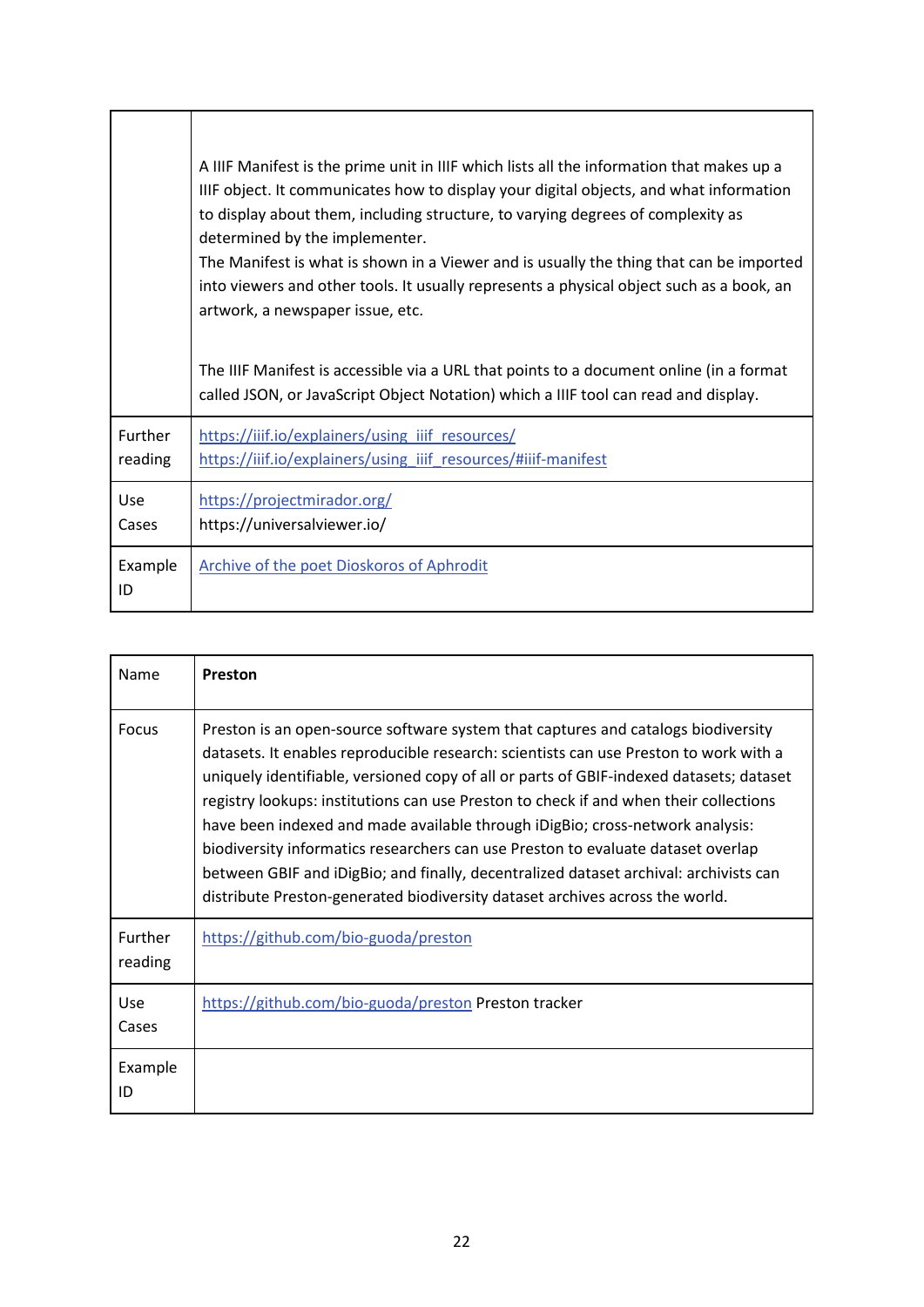## <span id="page-24-0"></span>2.4.2 Identifier for nucleotide sequence data and genomic data

The International Nucleotide Sequence Database Collaboration [\(INSDC;](http://www.insdc.org/) Arita et al. 2021) is the core infrastructure for sharing nucleotide sequence data (NSD) and the corresponding metadata in the public domain. The collaboration is comprised of three partner organizations that keep the identical information through a daily data exchange process that has operated for over 30 years:

- the DNA Data Bank of Japan [\(DDBJ\)](http://www.ddbj.nig.ac.jp/) at the National Institute of Genetics in Mishima, Japan;
- the European Nucleotide Archive [\(ENA\)](http://www.ebi.ac.uk/ena/) at the European Molecular Biology Laboratory's European Bioinformatics Institute (EMBL-EBI) in Hinxton, UK; and
- [GenBank](https://www.ncbi.nlm.nih.gov/genbank/) at National Center for Biotechnology Information (NCBI), National Library of Medicine, National Institutes of Health in Bethesda, Maryland, USA.

| Name            | <b>GenBank (NCBI) accession number</b>                             |
|-----------------|--------------------------------------------------------------------|
| <b>Focus</b>    | Sequence IDs are provided by the sequence database GenBank (NCBI). |
| Further reading | https://www.ncbi.nlm.nih.gov/genbank/sequenceids/                  |
| Use Cases       | https://www.ncbi.nlm.nih.gov/genbank/                              |
| Example ID      | https://www.ncbi.nlm.nih.gov/nuccore/MG215994.1                    |

| Name                      | <b>BOLD sample IDs</b>                                                                                                                                                                                                                                                                                 |
|---------------------------|--------------------------------------------------------------------------------------------------------------------------------------------------------------------------------------------------------------------------------------------------------------------------------------------------------|
| Focus                     | The Barcode of Life Data System (commonly known as BOLD or BOLDSystems) is a<br>web platform specifically devoted to DNA barcoding.<br>It consists of four main modules, a data portal, an educational portal, a registry of<br>BINs (putative species), and a data collection and analysis workbench. |
| <b>Further</b><br>reading | https://v3.boldsystems.org/                                                                                                                                                                                                                                                                            |
| Use Cases                 |                                                                                                                                                                                                                                                                                                        |
| Example<br>ID             | https://www.ncbi.nlm.nih.gov/nuccore/MG215994.1                                                                                                                                                                                                                                                        |

## <span id="page-24-1"></span>2.4.3 Identifier for projects

| Name | <b>Research Activity Identifier (RAiD)</b> |
|------|--------------------------------------------|
|      |                                            |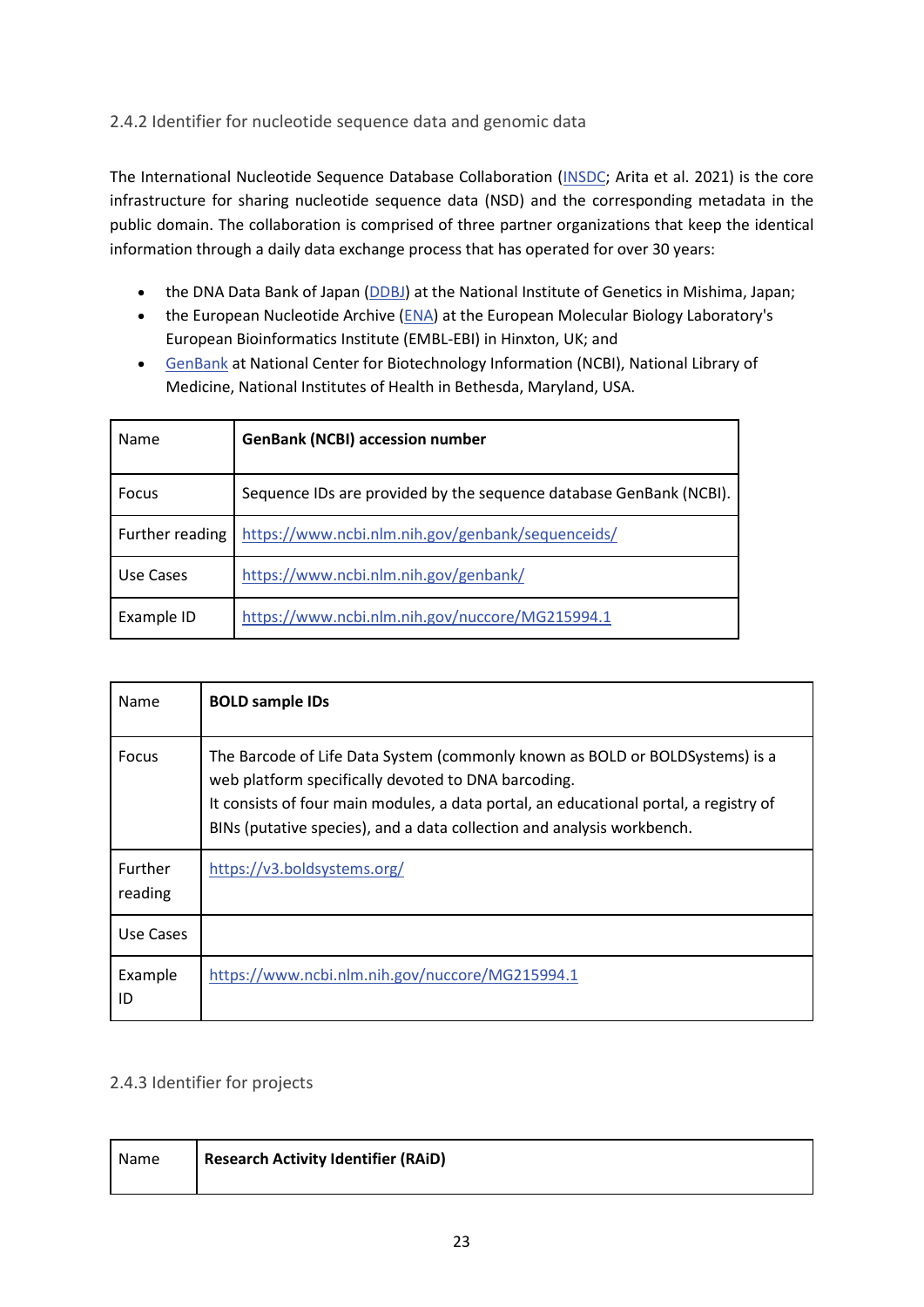| <b>Focus</b>              | RAID is a unique and persistent identifier for research projects. A research project is<br>an activity that takes place over a period of time, has a set scope, is resourced by<br>researchers, research support staff and uses and produces data. |
|---------------------------|----------------------------------------------------------------------------------------------------------------------------------------------------------------------------------------------------------------------------------------------------|
|                           | RAID acts as a container for research project activities by collecting identifiers for the<br>people, publications, instruments and institutions that are involved.                                                                                |
| <b>Further</b><br>reading | https://www.raid.org.au/<br>https://ardc.edu.au/services/identifier/                                                                                                                                                                               |
|                           | ISO standard under development: https://www.iso.org/standard/75931.html                                                                                                                                                                            |
| Use Cases                 |                                                                                                                                                                                                                                                    |
| Example<br>ID             |                                                                                                                                                                                                                                                    |

## <span id="page-25-0"></span>2.4.4 Identifier for instruments

Instruments are employed in numerous and diverse scientific disciplines and essential for the creation of research data. An instrument, i.e. a *measuring instrument*, is defined as a "device used for making measurements, alone or in conjunction with one or more supplementary devices" (VIM 2021). Given the importance of instruments and their associated metadata to the assessment of data quality and data reuse, globally unique, persistent and resolvable identification of instruments is crucial. PID assignment for instruments will facilitate the easy implementation of instruments in the metadata for both scientific data publications and journal article publications.

Information about instrumentation used in research has often been missing, but domain specific initiatives have progressed significantly on the implementation of instrument metadata. PID assignment for instruments is now possible and is expected to gain wider adoption in the natural science community in the future.

| Name         | Persistent Identifier for instruments (DOI, Handle)                                                                                                                                                                                                                                                                                                                                                                                                                                                                                           |
|--------------|-----------------------------------------------------------------------------------------------------------------------------------------------------------------------------------------------------------------------------------------------------------------------------------------------------------------------------------------------------------------------------------------------------------------------------------------------------------------------------------------------------------------------------------------------|
| <b>Focus</b> | The Research Data Alliance Working Group Persistent Identification of Instruments<br>(PIDINST) developed a community-driven solution for persistent identification of<br>instruments.<br>PIDINST developed a universal metadata schema and prototyped schema<br>implementation with DataCite and ePIC as representative persistent identifier<br>infrastructures and with HZB (Helmholtz-Zentrum Berlin für Materialien und Energie)<br>and BODC (British Oceanographic Data Centre) as representative institutional<br>instrument providers. |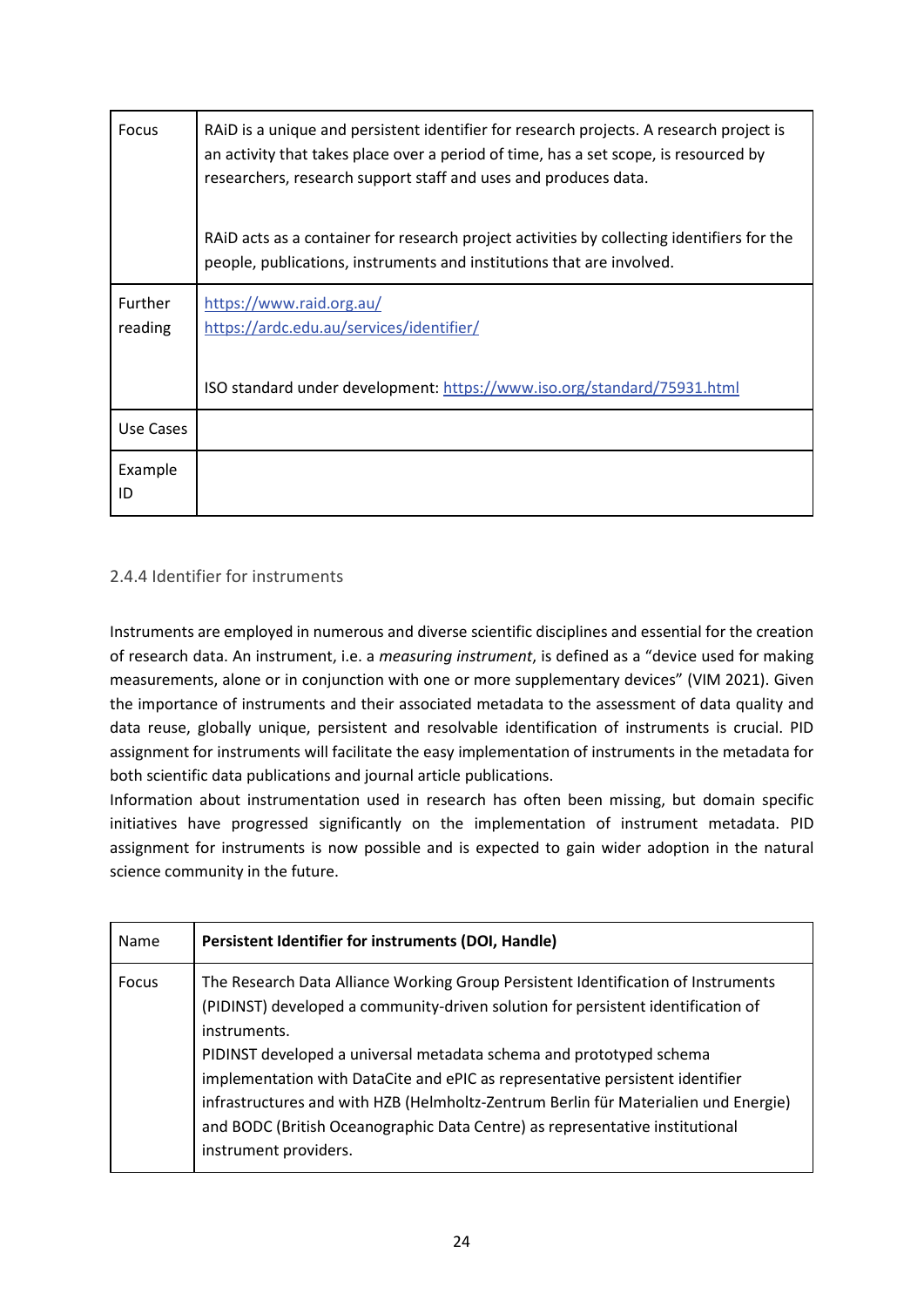| <b>Further</b> | Stocker et al. (2020), http://doi.org/10.5334/dsj-2020-018                  |
|----------------|-----------------------------------------------------------------------------|
| reading        | Buys et al. (2020), https://doi.org/10.5438/tdk2-2g94                       |
|                | https://www.rd-alliance.org/groups/persistent-identification-instruments-wg |
| Use            | Rolling Deck to Repository (R2R),                                           |
| Cases          | <b>SENSOR Information System infrastructure</b>                             |
| Example<br>ID  |                                                                             |

| Name               | <b>International Geo Sample Number (IGSN)</b>                                                                                                                                                               |
|--------------------|-------------------------------------------------------------------------------------------------------------------------------------------------------------------------------------------------------------|
| <b>Focus</b>       | An International Geo Sample Number (IGSN) provides an unambiguous globally<br>unique persistent identifier for physical samples.                                                                            |
|                    | IGSN aims to enable transparent and traceable connections between research<br>activities and objects, including samples, collections, instruments, grants, data,<br>publications, people and organizations. |
| Further<br>reading | https://www.igsn.org/<br>Lehnert et al. (2019), https://doi.org/10.3897/biss.3.37334                                                                                                                        |
| Use Cases          | Operates a central registration system for physical samples.<br>Recent partnership with DataCite that intends to support the global adoption,<br>implementation, and use of physical sample identifiers.    |
| Example<br>ID      |                                                                                                                                                                                                             |

## <span id="page-26-0"></span>2.4.5 Identifiers for collecting events / collection objects

Such identifiers do not exist at present. There could be an identifier for a collecting event such as a moth trap etc. or a collection object which would include all the preparations within it and generally defined by the collector + collector number.

## <span id="page-26-1"></span>2.4.6 Identifier for trait data

| Name | I Identifier for trait datasets (DOI) |
|------|---------------------------------------|
|      |                                       |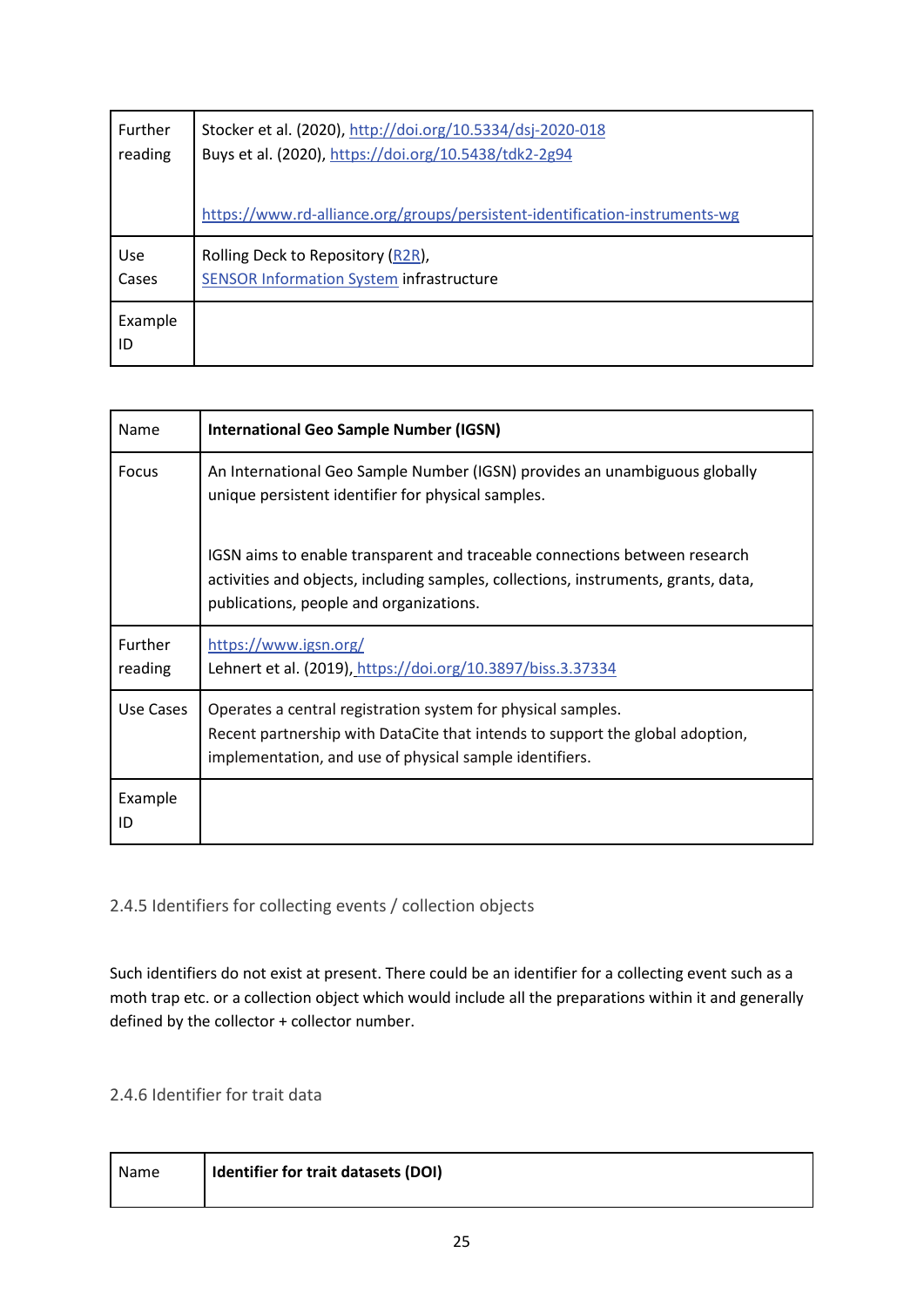| <b>Focus</b>       | The Plant trait databaseTRY is using DOIs for datasets comprising trait data.                                                                                                |
|--------------------|------------------------------------------------------------------------------------------------------------------------------------------------------------------------------|
| Further<br>reading | https://www.try-db.org/TryWeb/Submission.php                                                                                                                                 |
| Use Cases          | TRY is working in close collaboration with the Latin American initiative DiverSus<br>(CONICET-Universidad Nacional de Córdoba) and the British Royal Botanical Garden<br>Kew |
| Example ID         |                                                                                                                                                                              |

<span id="page-27-0"></span>2.4.7 Identifier for antibodies, model organisms, cell lines and plasmids

| Name                      | <b>Antibodies Registry ID</b>                                                                                                                                                                                                                       |
|---------------------------|-----------------------------------------------------------------------------------------------------------------------------------------------------------------------------------------------------------------------------------------------------|
| Focus                     | The Antibody Registry gives researchers a way to universally identify antibodies used<br>in their research. The Antibody Registry assigns unique and persistent identifiers to<br>each antibody so that they can be referenced within publications. |
| <b>Further</b><br>reading | https://antibodyregistry.org/about                                                                                                                                                                                                                  |
|                           | https://scicrunch.org/resources                                                                                                                                                                                                                     |
| Use<br>Cases              |                                                                                                                                                                                                                                                     |
| Example<br>ID             | https://scicrunch.org/resolver/RRID:AB 2178887                                                                                                                                                                                                      |

| Name                      | <b>Research Resource Identifiers (RRIDs)</b>                                                                                                                                                                                                                                                                                                                                                                                                                                                               |
|---------------------------|------------------------------------------------------------------------------------------------------------------------------------------------------------------------------------------------------------------------------------------------------------------------------------------------------------------------------------------------------------------------------------------------------------------------------------------------------------------------------------------------------------|
| <b>Focus</b>              | The Resource Identification Portal (RRID Portal) was created in support of the Resource<br>Identification Initiative, which aims to promote research resource identification,<br>discovery, and reuse. The portal offers a central location for obtaining and exploring<br>Research Resource Identifiers (RRIDs) - persistent and unique identifiers for<br>referencing a research resource such as Antibodies, Model Organisms, Cell Lines,<br>Plasmids, and other Tools (software, databases, services). |
| <b>Further</b><br>reading | https://scicrunch.org/resources                                                                                                                                                                                                                                                                                                                                                                                                                                                                            |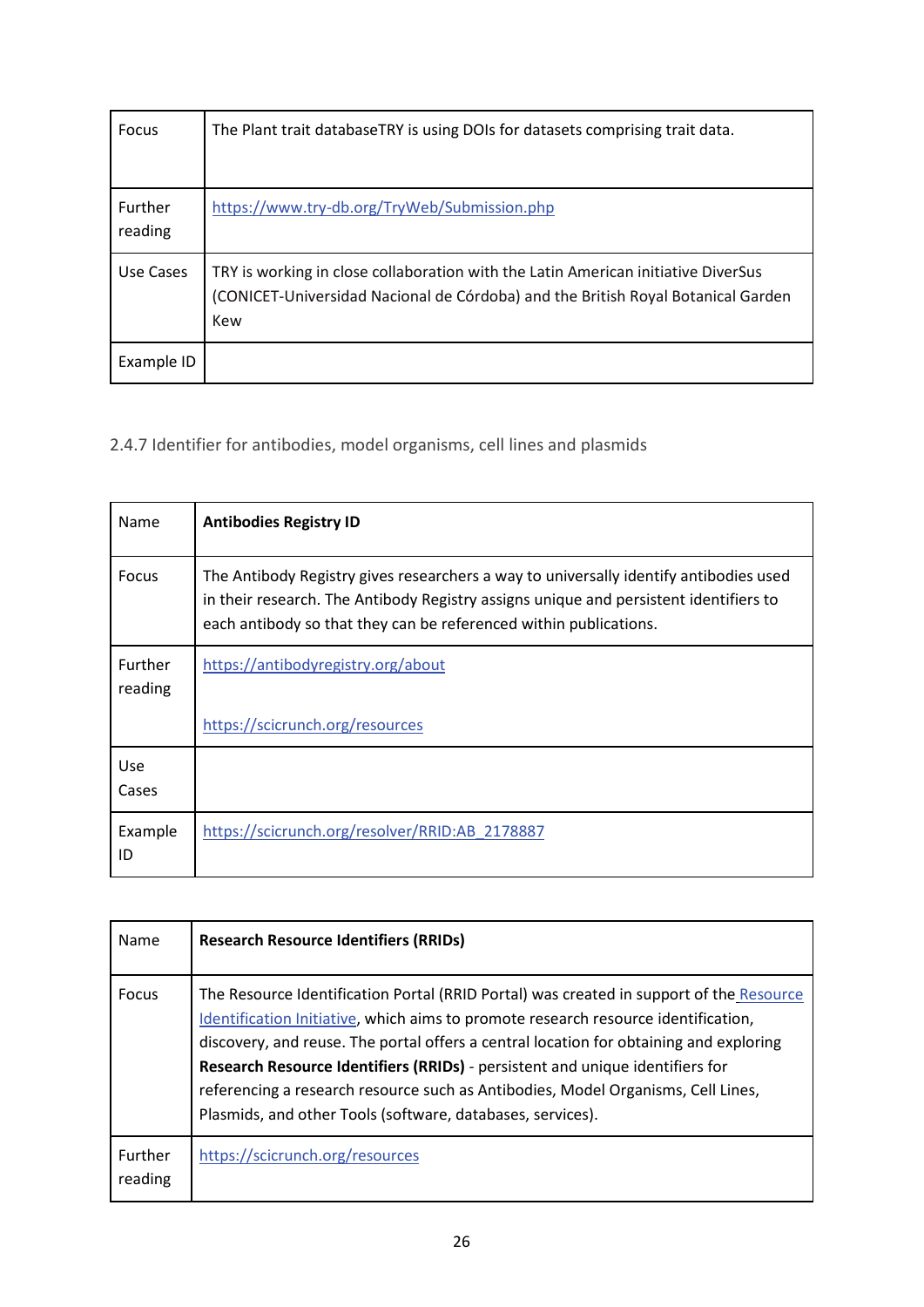| Use<br>Cases  | https://scicrunch.org/resources                |
|---------------|------------------------------------------------|
| Example<br>ID | https://scicrunch.org/resolver/RRID:AB_2178887 |

# <span id="page-28-0"></span>2.4.8 Identifier for software

| Name                      | <b>Software Heritage</b>                                                                                                                                                                       |
|---------------------------|------------------------------------------------------------------------------------------------------------------------------------------------------------------------------------------------|
| Focus                     | It provides unique identifiers, intrinsically bound to the software components. This will<br>ensure that a resilient web of knowledge can be built on top of the Software Heritage<br>archive. |
| <b>Further</b><br>reading | https://www.softwareheritage.org/mission/                                                                                                                                                      |
| Use Cases                 | https://www.softwareheritage.org/                                                                                                                                                              |
| Example<br>ID             | SoftWare Heritage persistent IDentifiers (SWHIDs) Example:<br>swh:1:cnt:94a9ed024d3859793618152ea559a168bbcbb5e2                                                                               |

## <span id="page-28-1"></span>2.4.9 Identifier for patents

| Name                      | The Lens - Free & Open Patent and Scholarly Search                                                                                                                                                                                                                                                                            |
|---------------------------|-------------------------------------------------------------------------------------------------------------------------------------------------------------------------------------------------------------------------------------------------------------------------------------------------------------------------------|
| Focus                     | Lens is an online patent and scholarly literature search facility that provides global<br>patent and scholarly knowledge as a public good to inform science and technology.<br>It collaborates with the open access scholarly and open data initiatives, the services<br>are embedded in global public resources like PubMed. |
| <b>Further</b><br>reading | https://www.lens.org/                                                                                                                                                                                                                                                                                                         |
| Use Cases                 | https://www.lens.org/                                                                                                                                                                                                                                                                                                         |
| Example<br>ID             | https://www.lens.org/lens/patent/004-676-988-641-380/fulltext?l=en                                                                                                                                                                                                                                                            |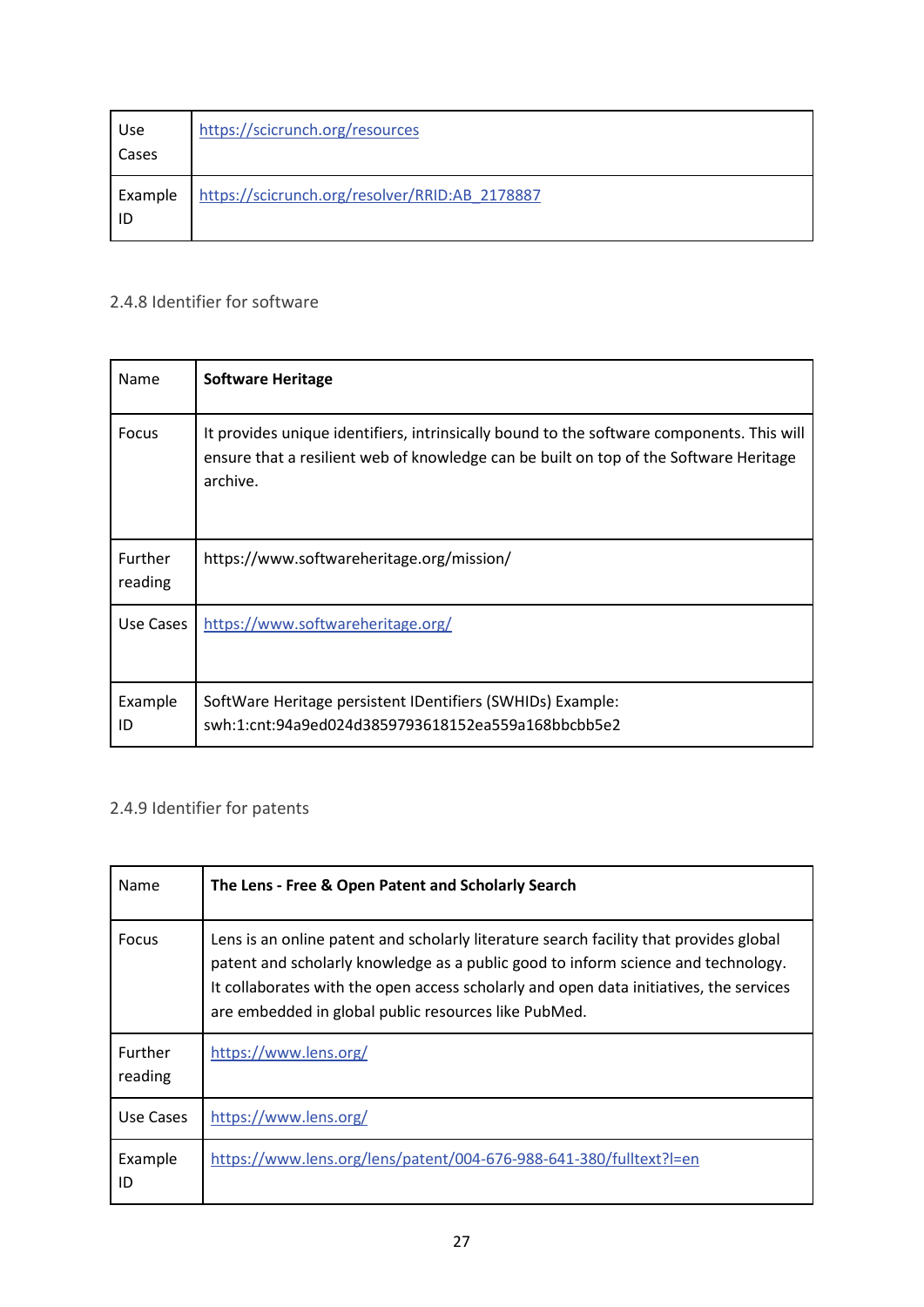# <span id="page-29-0"></span>**2.5 Overview of PIDs used for different use cases**

|                           | <b>DOI</b> | Wikidata QID | <b>URI</b> | <b>ORCID</b> | <b>ROR</b> | UUID (GUID) | <b>LSID</b> | <b>ARK</b> |
|---------------------------|------------|--------------|------------|--------------|------------|-------------|-------------|------------|
| People                    |            | X            |            | X            |            | (x)         | (x)         |            |
| <b>Organizations</b>      |            | (x)          | (x)        |              | X          |             |             |            |
| <b>Taxa</b>               |            | (x)          | X          |              |            | X           | X           |            |
| Localities / sites        |            | X            | (x)        |              |            |             |             |            |
| <b>Physical Specimens</b> | (x)        |              | X          |              |            |             |             | X          |
| <b>Digital Specimens</b>  | X          |              | (x)        |              |            | (x)         |             | X          |
| Literature                | x          |              | X          |              |            |             |             | X          |
| Images or other media     | X          |              |            |              |            |             |             | X          |
| <b>Instruments</b>        | (x)        |              |            |              |            |             |             |            |
| <b>Transaction events</b> |            |              |            |              |            | X           |             |            |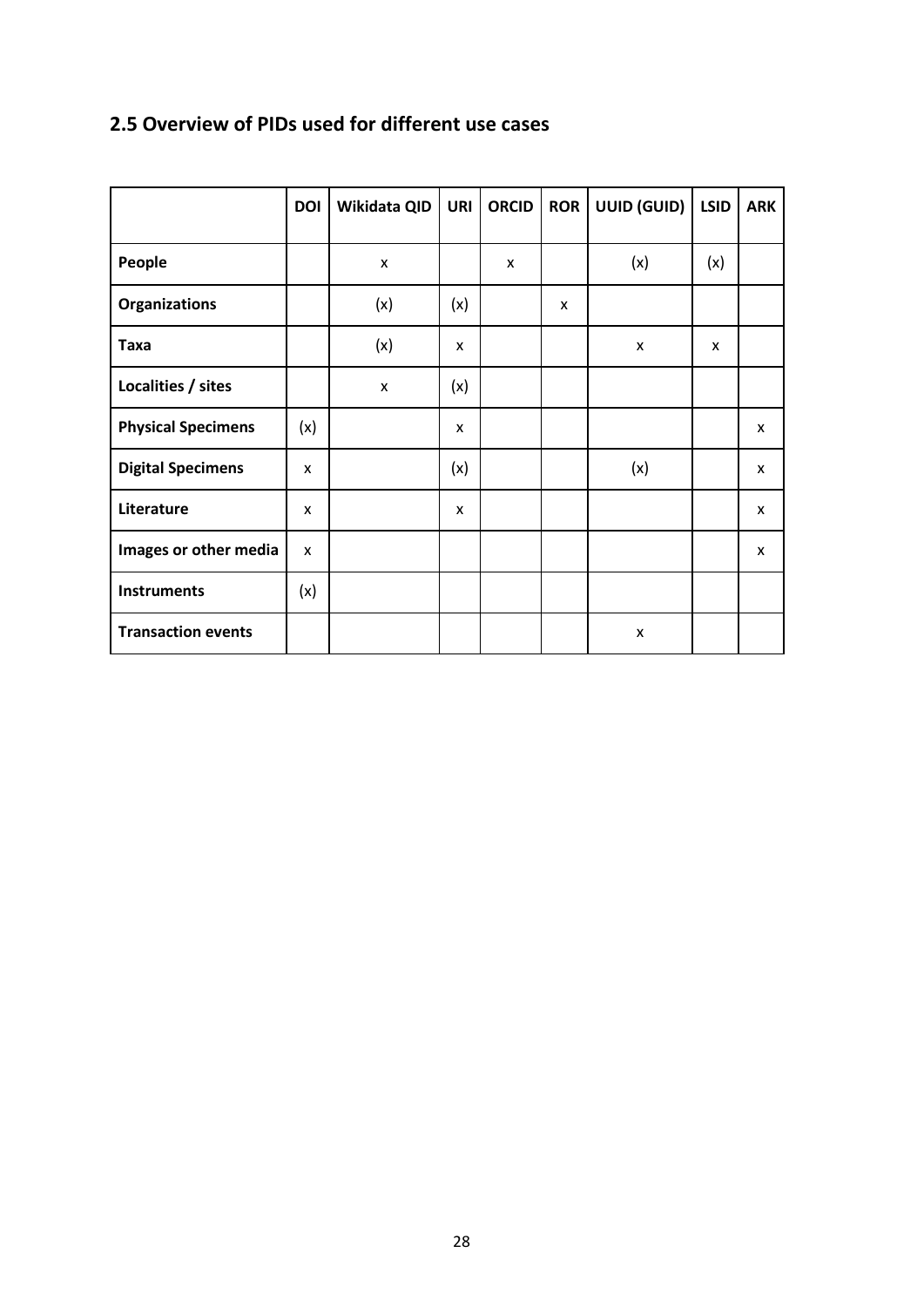## <span id="page-30-0"></span>**3. Discussion**

Community involvement has long been important for the development of PIDs in biocollections (Guralnick et al. 2015) and ongoing discussions in the NSC community related to PIDs are happening during consultations (see above) and on platforms such as the PID Forum. The [PID Forum](https://pidforum.org/) is a global information and discussion platform for persistent identifiers (PIDs), which was initiated by the [FREYA](https://www.project-freya.eu/)  [project](https://www.project-freya.eu/) and is now hosted by [NISO,](http://www.niso.org/) the National Information Standards Organization. The PIDforum brings together different research communities working with PIDs and provides a virtual place for sharing best practices (Knowledge Hub), announcing events, asking questions, and having discussions about PIDs (Braukmann et al. 2020).

DiSSCo will not be directly using all of the above-mentioned PIDs or other identifiers. However, it is important to be aware of other developments due to interoperability reasons and to participate in initiatives that support interoperability.

The matrix presented above (Section 2.5) gives an overview of PID systems used for different use cases. While some PID systems are applied for various use cases (e.g. DOIs or Wikidata QIDs), others PIDs are very specific and have been developed for single use cases. In addition, the matrix shows which use cases are using several identifier systems which could limit interoperability.

During the global consultation, the different concepts of sample, specimen, material sample, and subsample had to be clarified. While a material sample is the result of a sampling event, a (catalogued) specimen is the result of a curation process applied to a material sample. Nevertheless, there are some categories of curated objects, i.e. specimens that are not material samples, such as sound recordings or drawings. Specimens can yield subsamples that can themselves be curated (and thus become specimens with identifiers).

Standardizing metadata for heterogeneous sample collections is a present challenge. Beyond samples/specimens, people and organizations are involved with collections, in the curation and management of samples. These persons (agents) need PIDs, such as ORCID IDs and Wikidata QIDs, and ROR IDs for organizations.

Some identifiers gained general importance during the last years. ROR is not only included in DataCite, Crossref and ORCID datasets, it has also been adopted more widely in the NSC community. ROR has reached a level of community adoption that will ensure its long-term place in the persistent identifier and data infrastructure environment. ROR is interoperable with other identifiers and ROR IDs map to GRID (Global Research Identifier Database), ISNI, Crossref Funder ID, and Wikidata.

Since ROR's focus is on the "affiliation use case" identifying organizations and related research outputs, it will probably become more widely used in describing affiliations (formal relationships) and linking between researchers and organizations associated with those researchers, including but not limited to their employer, educator, funder, or scholarly society.

There are numerous different people identifiers, some are more widely used then others, and partly also link to other identifiers. ORCID IDs are becoming widely used in the scientific community. However, there are users that do not want to get an ORCID ID due to e.g. its compulsory use by some publishers, GDPR issues, etc. For deceased persons, the Wikidata QIDs might become a means of choice since it serves also as a hub for many other identifiers. For DiSSCo, current plans involve the use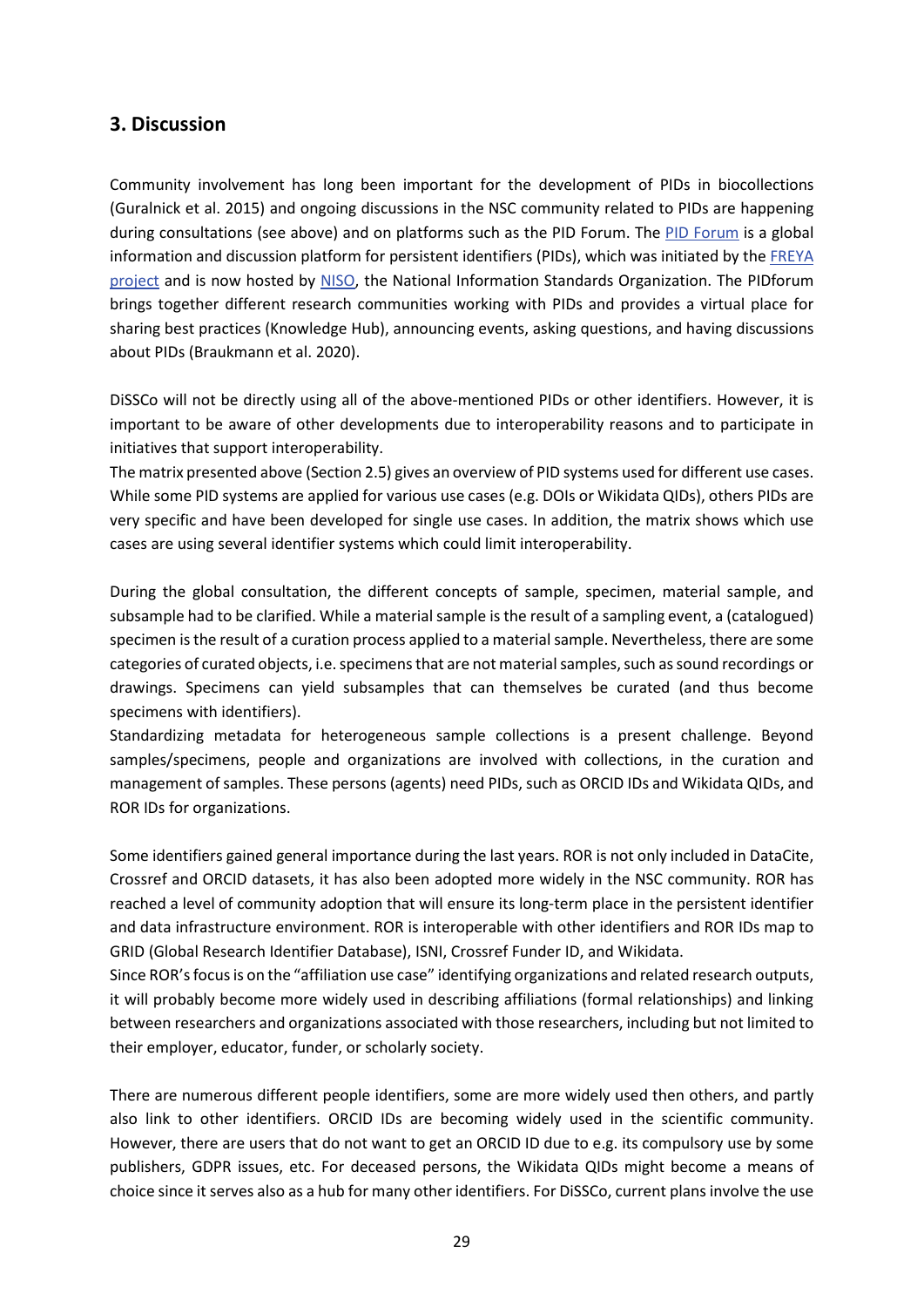of ORCID IDs and Wikidata QIDs for people but referring to other identifiers in the metadata should also be possible.

DOIs are the most widely adopted persistent identifier in research data repository systems (Klump & Huber 2017). While the underlying DOI system has a strong commercial backing, other PID systems such as URN and ARK have the backing of national libraries. Sustainability is an essential aspect of PID systems and as Klump & Huber (2017) point out "they do not come for free". To ensure the persistence, resolvability, and discoverability for long periods (e.g., 100+ years) entails a cost. This cost, however, is not so high if compared to the value of research and economic opportunities lost because objects are not properly identified, research datasets lost, etc.

Handle System mechanisms are proposed as the underlying technical and operational infrastructure making the PIDs needed by the natural sciences community persistent and resolvable. DiSSCo will adopt a 'driven-by DOI' persistent identifier (PID) scheme customised to the needs of the natural sciences community (Hardisty et al. 2021). This proposal of adopting DOI as the PID for Digital Specimens is based on a substantial evaluative comparison of 22 Handle System variants (Hardisty et al. 2021).

The cost of operating an appropriate PID scheme based on the Handle System is estimated to be around €1m/\$1.2m annually for the 30 billion PIDs needed for Digital extended Specimens in natural history domains. The cost could be shared globally among institutions and/or various research infrastructures but there should be no costs for individual researchers to make use of PIDs.

Other initiatives are also facing the decision to choose the best PID system (e.g. [Heritage PIDs\)](https://tanc-ahrc.github.io/HeritagePIDs/) or are working on a sustainable business model to scale to growing demands (IGSN, Global Sample Number, a popular PID currently mostly applied to physical earth samples). The experience of these initiatives can be helpful throughout the process of implementing PIDs in DiSSCo.

DiSSCo has become [a member](https://www.doi.org/idf-member-list.html) of the International DOI Foundation (IDF) and is working to develop the governance, operations, financing, and service portfolio models, potentially for a new Registration Agency (RA) operating on behalf of the global community. Establishing such a new RA is a practical way forward to support the FAIR (findable, accessible, interoperable, reusable; Wilkinson et al. 2016) data architecture of DiSSCo research infrastructure. This approach is compatible with the policies of the [European Open Science Cloud](https://eosc-portal.eu/about/eosc) (EOSC) and is aligned to existing practices across the global community of natural science collections.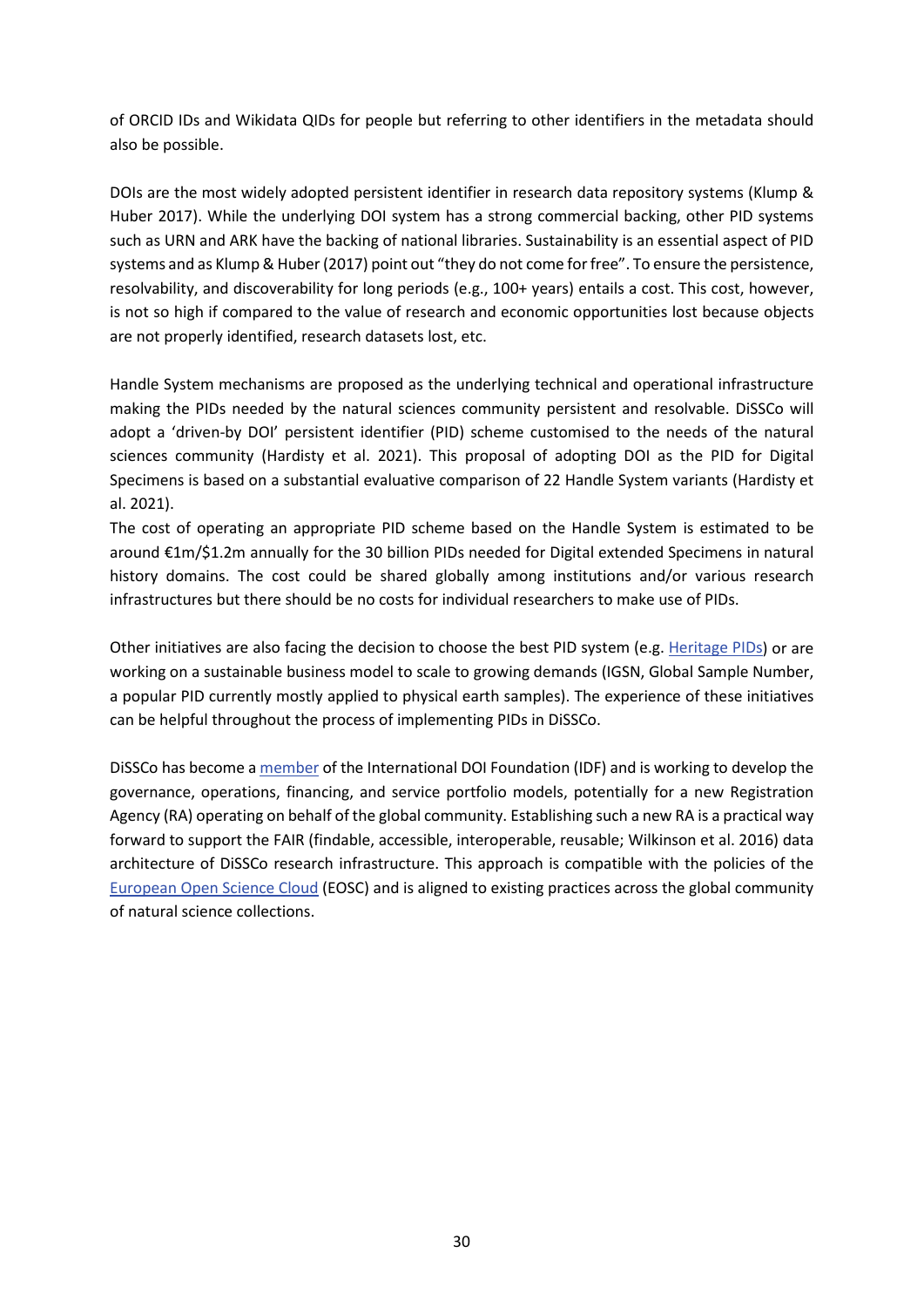## <span id="page-32-0"></span>**4. References**

- Addink W. & Hardisty A. (2020): 'openDS' Progress on the New Standard for Digital Specimens. Biodiversity Information Science and Standards, 4, e59338[. https://doi.org/10.3897/biss.4.59338](https://doi.org/10.3897/biss.4.59338)
- Arita M., Karsch-Mizrachi I. & Cochrane G., on behalf of the International Nucleotide Sequence Database Collaboration (2021): The international nucleotide sequence database collaboration. Nucleic Acids Research 49(D1): D121–D124. <https://doi.org/10.1093/nar/gkaa967>
- BCoN (2019): Biodiversity Collections Network. Extending U.S. Biodiversity Collections to Promote Research and Education. American Institute of Biological Sciences. URL: [https://bcon.aibs.org/wp](https://bcon.aibs.org/wp-content/uploads/2019/04/BCoN_March2019_FINAL.pdf)[content/uploads/2019/04/BCoN\\_March2019\\_FINAL.pdf](https://bcon.aibs.org/wp-content/uploads/2019/04/BCoN_March2019_FINAL.pdf)
- Borsch T., Berendsohn W., Dalcin E., Delmas M., Demissew S., Elliott A., Fritsch P., Fuchs A., Geltman D., Güner A., Haevermans T., Knapp S., le Roux M. M., Loizeau P.-A., Miller C., Miller J., Miller J. T., Palese R., Paton A., Parnell J., Pendry C., Qin H.-N., Sosa V., Sosef M., von Raab-Straube E., Ranwashe F., Raz L., Salimov R., Smets E., Thiers B., Thomas W., Tulig M., Ulate W., Ung V., Watson M., Jackson P. W. & Zamora N. (2020): World Flora Online: Placing taxonomists at the heart of a definitive and comprehensive global resource on the world's plants. Taxon 69: 1311-1341[.](https://doi.org/10.1002/tax.12373) <https://doi.org/10.1002/tax.12373>
- Braukmann R., Cousijn H., Lammey R., Madden F. & Meadows A. (2020, January 30). PIDforum.org A global discussion platform about PIDs. Zenodo.<https://doi.org/10.5281/zenodo.3731058>
- Brummitt, R. K. & Powell C. E. (1992): Authors of Plant Names. Kew Publishing. ISBN: 1842460854 <http://rs.tdwg.org/apn/doc/data/1992>
- Buys M., Dasler R. & Fenner M. (2020): PIDs for instruments: a way forward. DataCite Blog. <https://doi.org/10.5438/tdk2-2g94>
- Buys M. & Lehnert K. (2021): Bringing together communities: IGSN and DataCite. DataCite Blog. <https://doi.org/10.5438/thhf-kx17>
- Dasler R., Ferguson C., Dohna T., Schindler U., Madden F., Bernal Llinares M., Bunakov V. & Lambert S. (2020): FREYA Deliverable 3.3 Prototypes of New PID Resources. Zenodo. <https://doi.org/10.5281/zenodo.4302331>
- DataCite, Crossref, ORCID & ROR (2021): Making the world a PIDder place: it's up to all of us! Webinar co-hosted by DataCite, Crossref, ORCID & ROR on September 22, 2021 [\[further information\]](https://datacite.zoom.us/webinar/register/WN_fXrn4czCSn-lsSBjcpymUg).
- GBIF (2021): Global consultation "Converging Digital Specimens and Extended Specimens Towards a global specification for data integration" under the umbrella of the [alliance for biodiversity](https://www.allianceforbio.org/)  [knowledge](https://www.allianceforbio.org/) Phase 2, Topic 7. Persistent identifier (PID) schemes[. https://discourse.gbif.org/t/7](https://discourse.gbif.org/t/7-persistent-identifier-pid-schemes/2664) [persistent-identifier-pid-schemes/2664](https://discourse.gbif.org/t/7-persistent-identifier-pid-schemes/2664)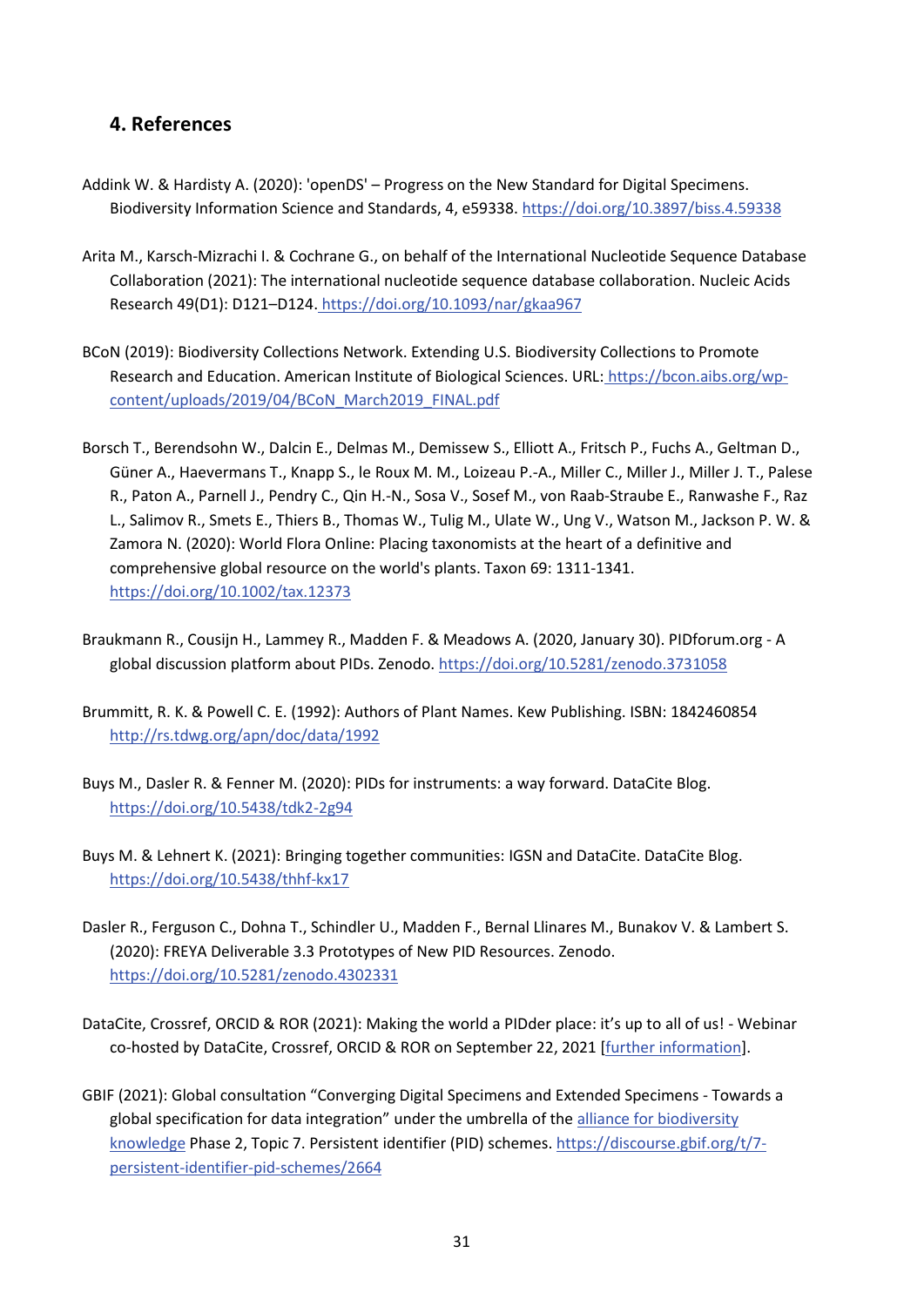- Grosjean M., Høfft M., Gonzalez M. L., Robertson T. & Hahn A. (2021): GRSciColl: Registry of Scientific Collections maintained by the community for the community. Biodiversity Information Science and Standards 5: e74354. <https://doi.org/10.3897/biss.5.74354>
- Güntsch A., Hyam R., Hagedorn G., Chagnoux S., Röpert D., Casino A., Droege G., Glöckler F., Gödderz K., Groom Q., Hoffmann J., Holleman A., Kempa M., Koivula H., Marhold K., Nicolson N., Smith V. S. & Triebel D. (2017): Actionable, long-term stable and semantic web compatible identifiers for access to biological collection objects. Database 2017: bax003.<https://doi.org/10.1093/database/bax003>
- Guralnick R. P., Cellinese N., Deck J., Pyle R. L., Kunze J., Penev L., Walls R., Hagedorn G., Agosti D., Wieczorek J., Catapano T. & Page E. D. M. (2015): Community Next Steps for Making Globally Unique Identifiers Work for Biocollections Data. ZooKeys 494: 133-154[.](https://doi.org/10.3897/zookeys.494.9352) <https://doi.org/10.3897/zookeys.494.9352>

Hardisty A. R. (2020): Natural Science Identifiers & CETAF Stable Identifiers. DiSSCo Tech blog post [https://dissco.tech/2020/05/28/natural-science-identifiers-cetaf-stable-identifiers/.](https://dissco.tech/2020/05/28/natural-science-identifiers-cetaf-stable-identifiers/)

- Hardisty A., Ma K., Nelson G. & Fortes J. (2019): 'openDS' A New Standard for Digital Specimens and Other Natural Science Digital Object Types. Biodiversity Information Science and Standards 3: e37033. <https://doi.org/10.3897/biss.3.37033>
- Hardisty A. R., Addink W., Glöckler F., Güntsch A., Islam S. & Weiland C. (2021): A choice of persistent identifier schemes for the Distributed System of Scientific Collections (DiSSCo). Research Ideas and Outcomes 7: e67379. <https://doi.org/10.3897/rio.7.e67379>
- Kearney N. (2021): What Is BHL's New Persistent Identifier Working Group DOI'ng? BHL Blog. <https://blog.biodiversitylibrary.org/2021/05/persistent-identifier-working-group.html>
- Klump J. & Huber R. (2017): 20 Years of Persistent Identifiers Which Systems are Here to Stay? Data Science Journal 16: 9.<http://doi.org/10.5334/dsj-2017-009>
- Lehnert K., Klump J., Wyborn L. & Ramdeen S. (2019): Persistent, Global, Unique: The three key requirements for a trusted identifier system for physical samples. Biodiversity Information Science and Standards 3: e37334. <https://doi.org/10.3897/biss.3.37334>
- Lendemer J., Thiers B., Monfils A. K., Zaspel J., Ellwood E. R., Bentley A., LeVan K., Bates J., Jennings D., Contreras D., Lagomarsino L., Mabee P., Ford L. S., Guralnick R., Gropp R. E., Revelez M., Cobb N., Seltmann K. & Aime M. C. (2019): The Extended Specimen Network: A Strategy to Enhance US Biodiversity Collections, Promote Research and Education. BioScience 70(1): 23-30. <https://doi.org/10.1093/biosci/biz140>
- Madden, F. & Kotarski R. (2020): Persistent Identifiers at the British Library. <https://doi.org/10.23636/1242>
- Madden F. & Mitchell L. (2021): Persistent Identifiers at Royal Botanic Garden Edinburgh. <https://doi.org/10.23636/pvfs-n308>